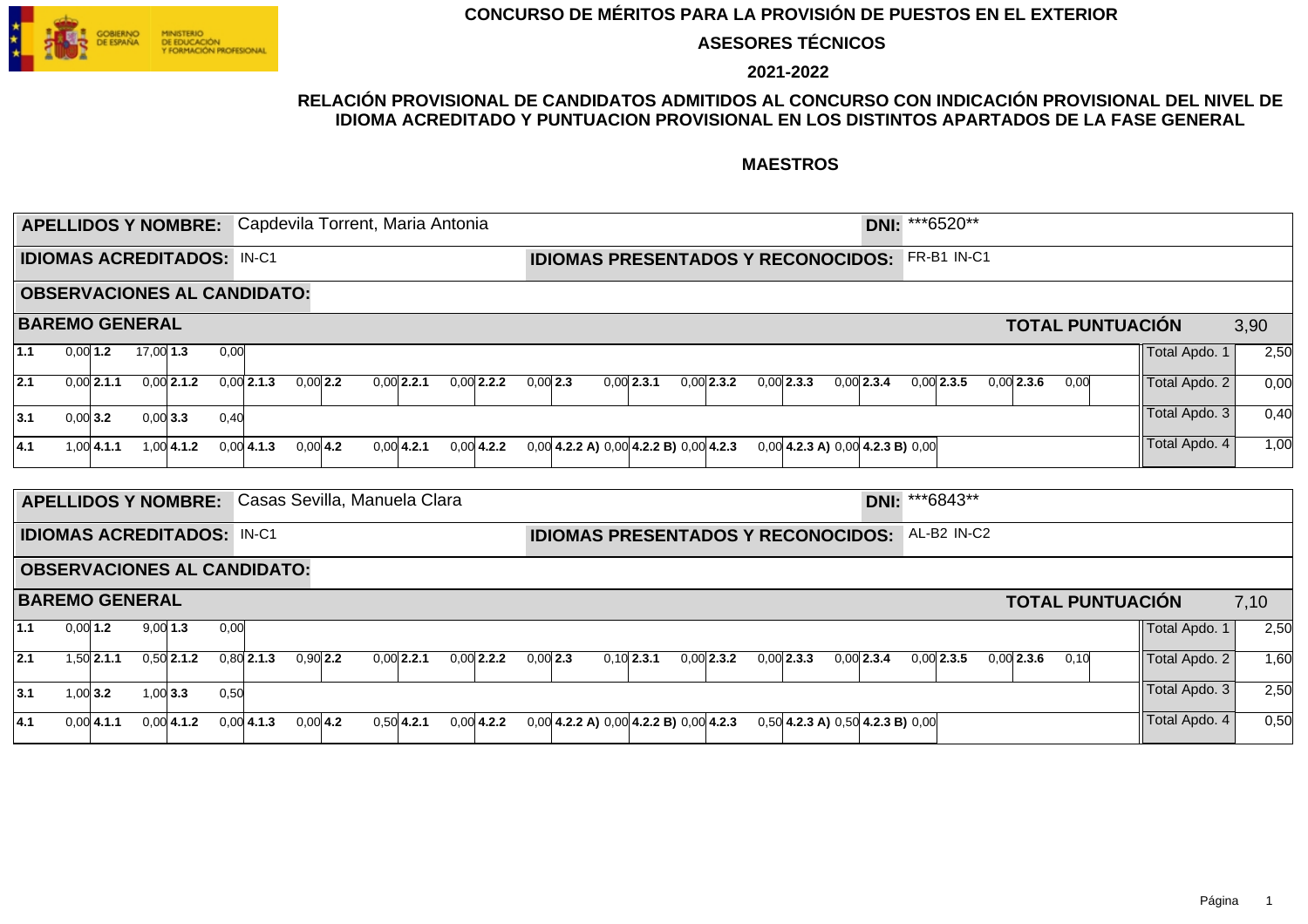

**ASESORES TÉCNICOS**

**2021-2022**

### **RELACIÓN PROVISIONAL DE CANDIDATOS ADMITIDOS AL CONCURSO CON INDICACIÓN PROVISIONAL DEL NIVEL DE IDIOMA ACREDITADO Y PUNTUACION PROVISIONAL EN LOS DISTINTOS APARTADOS DE LA FASE GENERAL**

|     |            | <b>APELLIDOS Y NOMBRE:</b>        |            |              |      |                                    |            | Cola Palao, Maria Angeles  |               |              |            |                                              |              |              |                                  | DNI: *** 0852** |              |                    |              |      |                         |      |
|-----|------------|-----------------------------------|------------|--------------|------|------------------------------------|------------|----------------------------|---------------|--------------|------------|----------------------------------------------|--------------|--------------|----------------------------------|-----------------|--------------|--------------------|--------------|------|-------------------------|------|
|     |            | <b>IDIOMAS ACREDITADOS: IN-C1</b> |            |              |      |                                    |            |                            |               |              |            | <b>IDIOMAS PRESENTADOS Y RECONOCIDOS:</b>    |              |              |                                  |                 |              | <b>FR-B2 IN-C1</b> |              |      |                         |      |
|     |            |                                   |            |              |      | <b>OBSERVACIONES AL CANDIDATO:</b> |            |                            |               |              |            |                                              |              |              |                                  |                 |              |                    |              |      |                         |      |
|     |            | <b>BAREMO GENERAL</b>             |            |              |      |                                    |            |                            |               |              |            |                                              |              |              |                                  |                 |              |                    |              |      | <b>TOTAL PUNTUACIÓN</b> | 6,75 |
| 1.1 | $0,00$ 1.2 |                                   | $5,00$ 1.3 |              | 0,00 |                                    |            |                            |               |              |            |                                              |              |              |                                  |                 |              |                    |              |      | Total Apdo. 1           | 2,50 |
| 2.1 |            | $0,15$ 2.1.1                      |            | $0,00$ 2.1.2 |      | $0.00$ 2.1.3                       | $0.15$ 2.2 |                            | $0.00$ 2.2.1  | $0.00$ 2.2.2 | $0.00$ 2.3 |                                              | $0.30$ 2.3.1 | $0.00$ 2.3.2 | $0,20$ 2.3.3                     | $0.00$ 2.3.4    | $0.00$ 2.3.5 |                    | $0.10$ 2.3.6 | 0,00 | Total Apdo. 2           | 0,45 |
| 3.1 | $0,30$ 3.2 |                                   | $1,00$ 3.3 |              | 1,00 |                                    |            |                            |               |              |            |                                              |              |              |                                  |                 |              |                    |              |      | Total Apdo. 3           | 2,30 |
| 4.1 |            | $0,00$ 4.1.1                      |            | $0,00$ 4.1.2 |      | $0,00$ 4.1.3                       | $0,00$ 4.2 |                            | $1.50$ 4.2.1  | $0.00$ 4.2.2 |            | $0,50$ 4.2.2 A) $0,00$ 4.2.2 B) $0,50$ 4.2.3 |              |              | 1,00 4.2.3 A) 1,00 4.2.3 B) 0,00 |                 |              |                    |              |      | Total Apdo. 4           | 1,50 |
|     |            |                                   |            |              |      |                                    |            |                            |               |              |            |                                              |              |              |                                  |                 |              |                    |              |      |                         |      |
|     |            | <b>APELLIDOS Y NOMBRE:</b>        |            |              |      |                                    |            | Díaz López, María del Rocí |               |              |            |                                              |              |              |                                  | DNI: *** 5979** |              |                    |              |      |                         |      |
|     |            | <b>IDIOMAS ACREDITADOS: IN-C1</b> |            |              |      |                                    |            |                            |               |              |            | <b>IDIOMAS PRESENTADOS Y RECONOCIDOS:</b>    |              |              |                                  |                 |              | FR-B2 IN-C1        |              |      |                         |      |
|     |            |                                   |            |              |      | <b>OBSERVACIONES AL CANDIDATO:</b> |            |                            |               |              |            |                                              |              |              |                                  |                 |              |                    |              |      |                         |      |
|     |            | <b>BAREMO GENERAL</b>             |            |              |      |                                    |            |                            |               |              |            |                                              |              |              |                                  |                 |              |                    |              |      | <b>TOTAL PUNTUACIÓN</b> | 7,80 |
| 1.1 |            | $0,00$ 1.2                        | $4,00$ 1.3 |              | 0,00 |                                    |            |                            |               |              |            |                                              |              |              |                                  |                 |              |                    |              |      | Total Apdo. 1           | 2,50 |
| 2.1 |            | $0.00$ 2.1.1                      |            | $0.00$ 2.1.2 |      | $0,00$ 2.1.3                       | $0,00$ 2.2 |                            | $0,00$ 2.2.1  | $0,00$ 2.2.2 | $0,00$ 2.3 |                                              | $0,90$ 2.3.1 | $0,40$ 2.3.2 | $0,00$ 2.3.3                     | $0.00$ 2.3.4    | $0,50$ 2.3.5 |                    | $0,00$ 2.3.6 | 0,00 | Total Apdo. 2           | 0,90 |
| 3.1 |            | 1.00 $3.2$                        | $0,90$ 3.3 |              | 1,00 |                                    |            |                            |               |              |            |                                              |              |              |                                  |                 |              |                    |              |      | Total Apdo. 3           | 2,90 |
| 4.1 |            | $0,50$ 4.1.1                      |            | $0,00$ 4.1.2 |      | $0,00$ 4.1.3                       | $0,50$ 4.2 |                            | $1.00 $ 4.2.1 | $0.00$ 4.2.2 |            | $0,00$ 4.2.2 A) $0,00$ 4.2.2 B) $0,00$ 4.2.3 |              |              | 1,00 4.2.3 A) 1,00 4.2.3 B) 0,00 |                 |              |                    |              |      | Total Apdo. 4           | 1,50 |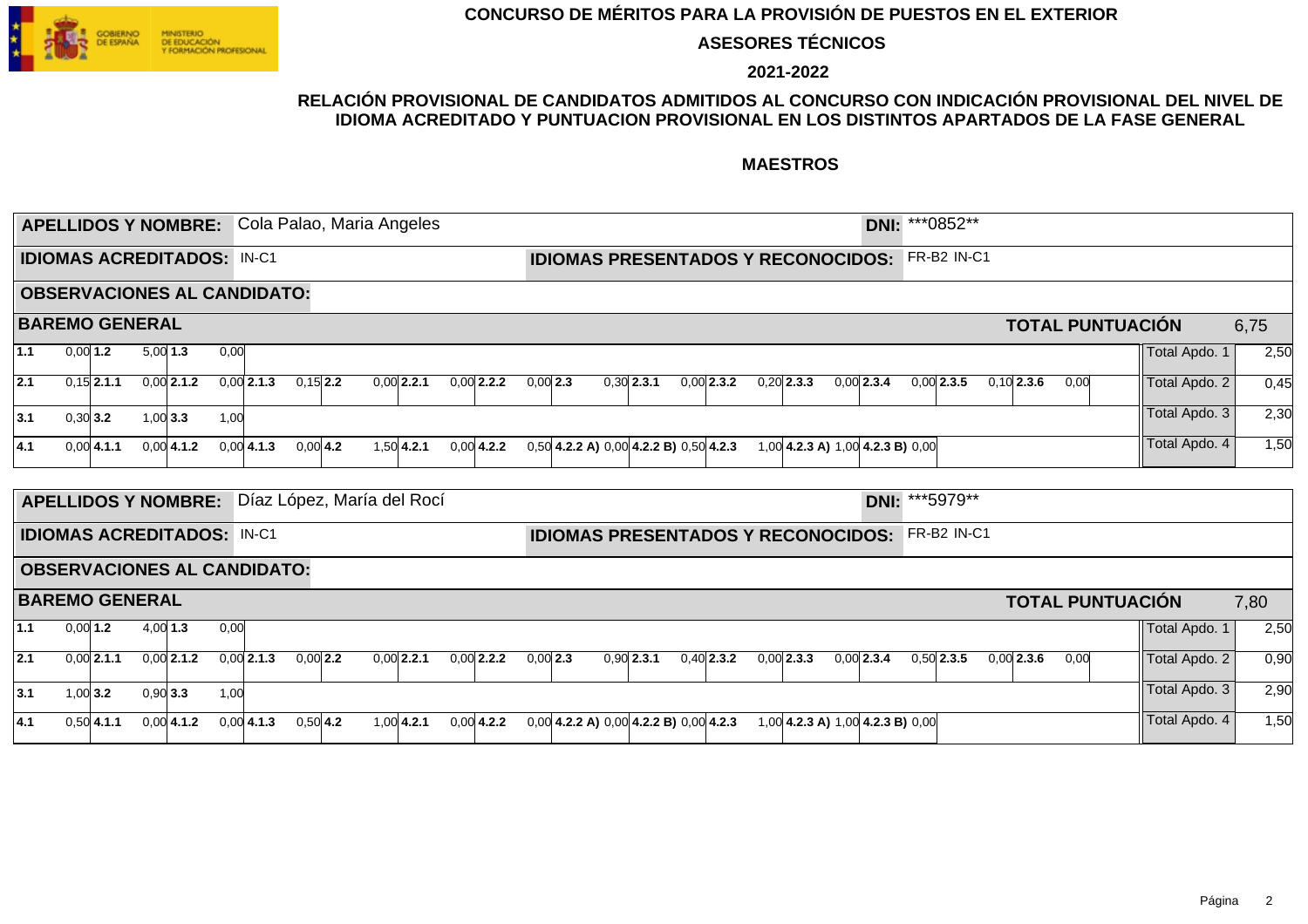

**ASESORES TÉCNICOS**

**2021-2022**

### **RELACIÓN PROVISIONAL DE CANDIDATOS ADMITIDOS AL CONCURSO CON INDICACIÓN PROVISIONAL DEL NIVEL DE IDIOMA ACREDITADO Y PUNTUACION PROVISIONAL EN LOS DISTINTOS APARTADOS DE LA FASE GENERAL**

|     |            |                                   |            |              |      | <b>APELLIDOS Y NOMBRE:</b> Fernández Castrillo, Laura |            |  |              |              |            |                                              |              |              |                                        |              | DNI: ***6409**  |         |                    |              |      |                         |               |      |
|-----|------------|-----------------------------------|------------|--------------|------|-------------------------------------------------------|------------|--|--------------|--------------|------------|----------------------------------------------|--------------|--------------|----------------------------------------|--------------|-----------------|---------|--------------------|--------------|------|-------------------------|---------------|------|
|     |            | <b>IDIOMAS ACREDITADOS: IN-C1</b> |            |              |      |                                                       |            |  |              |              |            | <b>IDIOMAS PRESENTADOS Y RECONOCIDOS:</b>    |              |              |                                        |              |                 | $IN-C1$ |                    |              |      |                         |               |      |
|     |            |                                   |            |              |      | <b>OBSERVACIONES AL CANDIDATO:</b>                    |            |  |              |              |            |                                              |              |              |                                        |              |                 |         |                    |              |      |                         |               |      |
|     |            | <b>BAREMO GENERAL</b>             |            |              |      |                                                       |            |  |              |              |            |                                              |              |              |                                        |              |                 |         |                    |              |      | <b>TOTAL PUNTUACIÓN</b> |               | 3,80 |
| 1.1 | $0,00$ 1.2 |                                   | 4.0011.3   |              | 0,00 |                                                       |            |  |              |              |            |                                              |              |              |                                        |              |                 |         |                    |              |      |                         | Total Apdo. 1 | 2,50 |
| 2.1 |            | $0,00$ 2.1.1                      |            | $0,00$ 2.1.2 |      | $0,00$ 2.1.3                                          | $0,00$ 2.2 |  | $0,20$ 2.2.1 | $0,00$ 2.2.2 | $0,20$ 2.3 |                                              | $0.10$ 2.3.1 | $0.00$ 2.3.2 | $0,00$ 2.3.3                           | $0,00$ 2.3.4 |                 |         | $0.00$ 2.3.5       | $0,10$ 2.3.6 | 0,00 |                         | Total Apdo. 2 | 0,30 |
| 3.1 | $0,10$ 3.2 |                                   | 0,00 3.3   |              | 0.40 |                                                       |            |  |              |              |            |                                              |              |              |                                        |              |                 |         |                    |              |      |                         | Total Apdo. 3 | 0,50 |
| 4.1 |            | $0,00$ 4.1.1                      |            | 0.0014.1.2   |      | $0.00 $ 4.1.3                                         | $0,00$ 4.2 |  | $0,50$ 4.2.1 | $0.00$ 4.2.2 |            | $0,00$ 4.2.2 A) $0,00$ 4.2.2 B) $0,00$ 4.2.3 |              |              | $0,50$ 4.2.3 A) $0,50$ 4.2.3 B) $0,00$ |              |                 |         |                    |              |      |                         | Total Apdo. 4 | 0,50 |
|     |            | <b>APELLIDOS Y NOMBRE:</b>        |            |              |      | Fernández Gurría, Eva                                 |            |  |              |              |            |                                              |              |              |                                        |              | DNI: *** 0366** |         |                    |              |      |                         |               |      |
|     |            | <b>IDIOMAS ACREDITADOS: FR-C1</b> |            |              |      |                                                       |            |  |              |              |            | <b>IDIOMAS PRESENTADOS Y RECONOCIDOS:</b>    |              |              |                                        |              |                 |         | <b>FR-C1 IN-C2</b> |              |      |                         |               |      |
|     |            |                                   |            |              |      | <b>OBSERVACIONES AL CANDIDATO:</b>                    |            |  |              |              |            |                                              |              |              |                                        |              |                 |         |                    |              |      |                         |               |      |
|     |            | <b>BAREMO GENERAL</b>             |            |              |      |                                                       |            |  |              |              |            |                                              |              |              |                                        |              |                 |         |                    |              |      | <b>TOTAL PUNTUACIÓN</b> |               | 3,25 |
| 1.1 | $0,00$ 1.2 |                                   | $0,50$ 1.3 |              | 0,00 |                                                       |            |  |              |              |            |                                              |              |              |                                        |              |                 |         |                    |              |      |                         | Total Apdo. 1 | 0,50 |
| 2.1 |            | $0,15$ 2.1.1                      |            | $0.00$ 2.1.2 |      | $0,00$ 2.1.3                                          | $0.15$ 2.2 |  | $0,00$ 2.2.1 | $0,00$ 2.2.2 | $0,00$ 2.3 |                                              | $0,10$ 2.3.1 | $0,00$ 2.3.2 | $0,00$ 2.3.3                           | $0,00$ 2.3.4 |                 |         | $0.00$ 2.3.5       | $0,00$ 2.3.6 | 0,10 |                         | Total Apdo. 2 | 0,25 |
| 3.1 | $0,00$ 3.2 |                                   | $0,50$ 3.3 |              | 1,00 |                                                       |            |  |              |              |            |                                              |              |              |                                        |              |                 |         |                    |              |      |                         | Total Apdo. 3 | 1,50 |
| 4.1 |            | $0,00$ 4.1.1                      |            | $0.00$ 4.1.2 |      | $0,00$ 4.1.3                                          | $0,00$ 4.2 |  | $1.00$ 4.2.1 | $0.00$ 4.2.2 |            | $0,00$ 4.2.2 A) $0,00$ 4.2.2 B) $0,00$ 4.2.3 |              |              | $1.00$ 4.2.3 A) $1.00$ 4.2.3 B) 0.00   |              |                 |         |                    |              |      |                         | Total Apdo. 4 | 1,00 |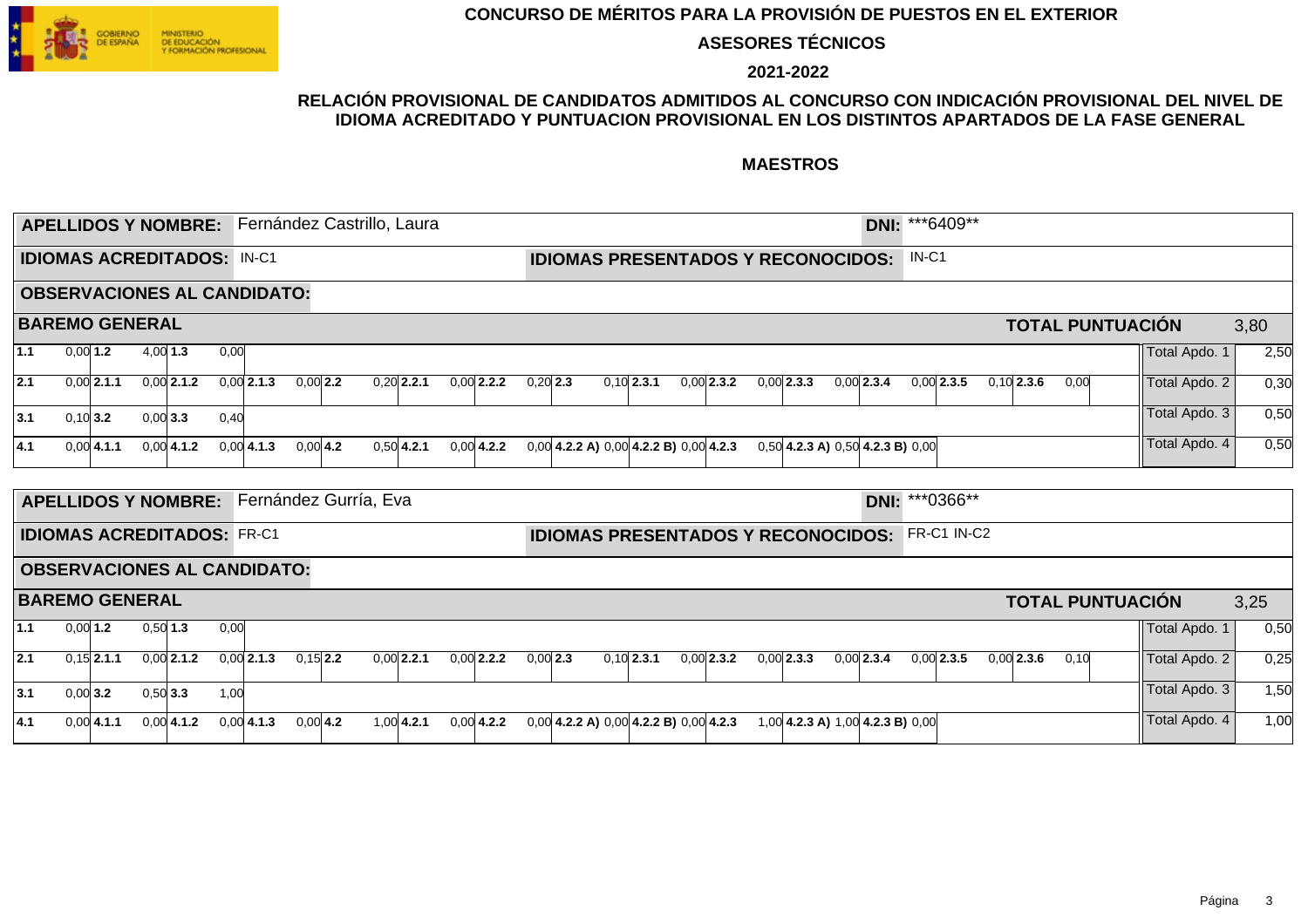

**ASESORES TÉCNICOS**

**2021-2022**

### **RELACIÓN PROVISIONAL DE CANDIDATOS ADMITIDOS AL CONCURSO CON INDICACIÓN PROVISIONAL DEL NIVEL DE IDIOMA ACREDITADO Y PUNTUACION PROVISIONAL EN LOS DISTINTOS APARTADOS DE LA FASE GENERAL**

|     |            | <b>APELLIDOS Y NOMBRE:</b>        |            |              |      |                                    |            | Garcia Fernandez, Patricia |              |            |                                              |              |              |              |                                           | DNI: ***9548**    |              |              |                         |               |      |
|-----|------------|-----------------------------------|------------|--------------|------|------------------------------------|------------|----------------------------|--------------|------------|----------------------------------------------|--------------|--------------|--------------|-------------------------------------------|-------------------|--------------|--------------|-------------------------|---------------|------|
|     |            | <b>IDIOMAS ACREDITADOS: IN-C1</b> |            |              |      |                                    |            |                            |              |            |                                              |              |              |              | <b>IDIOMAS PRESENTADOS Y RECONOCIDOS:</b> | $IN-C1$           |              |              |                         |               |      |
|     |            |                                   |            |              |      | <b>OBSERVACIONES AL CANDIDATO:</b> |            |                            |              |            |                                              |              |              |              |                                           |                   |              |              |                         |               |      |
|     |            | <b>BAREMO GENERAL</b>             |            |              |      |                                    |            |                            |              |            |                                              |              |              |              |                                           |                   |              |              | <b>TOTAL PUNTUACIÓN</b> |               | 4,60 |
| 1.1 | $0,00$ 1.2 |                                   | $1,50$ 1.3 |              | 0,00 |                                    |            |                            |              |            |                                              |              |              |              |                                           |                   |              |              |                         | Total Apdo. 1 | 1,50 |
| 2.1 |            | $0,30$ 2.1.1                      |            | $0,00$ 2.1.2 |      | $0,00$ 2.1.3                       | $0,30$ 2.2 | $0.00$ 2.2.1               | $0.00$ 2.2.2 | $0.00$ 2.3 |                                              | $0,10$ 2.3.1 | $0.00$ 2.3.2 | $0,00$ 2.3.3 | $0.00$ 2.3.4                              |                   | $0.00$ 2.3.5 | $0.00$ 2.3.6 | 0,10                    | Total Apdo. 2 | 0,40 |
| 3.1 |            | 0.1013.2                          | 0.10 3.3   |              | 1,00 |                                    |            |                            |              |            |                                              |              |              |              |                                           |                   |              |              |                         | Total Apdo. 3 | 1,20 |
| 4.1 |            | $1,00$ 4.1.1                      |            | $0,00$ 4.1.2 |      | $1.00 \, 4.1.3$                    | $0,00$ 4.2 | $0,50$ 4.2.1               | $0,00$ 4.2.2 |            | $0,00$ 4.2.2 A) $0,00$ 4.2.2 B) $0,00$ 4.2.3 |              |              |              | $0,50$ 4.2.3 A) $0,50$ 4.2.3 B) $0,00$    |                   |              |              |                         | Total Apdo. 4 | 1,50 |
|     |            |                                   |            |              |      |                                    |            |                            |              |            |                                              |              |              |              |                                           |                   |              |              |                         |               |      |
|     |            | <b>APELLIDOS Y NOMBRE:</b>        |            |              |      |                                    |            | Godoy Aparicio, Jose Luis  |              |            |                                              |              |              |              |                                           | DNI: ***2829**    |              |              |                         |               |      |
|     |            | <b>IDIOMAS ACREDITADOS: IN-C1</b> |            |              |      |                                    |            |                            |              |            |                                              |              |              |              | <b>IDIOMAS PRESENTADOS Y RECONOCIDOS:</b> | IN-C <sub>2</sub> |              |              |                         |               |      |
|     |            |                                   |            |              |      | <b>OBSERVACIONES AL CANDIDATO:</b> |            |                            |              |            |                                              |              |              |              |                                           |                   |              |              |                         |               |      |
|     |            | <b>BAREMO GENERAL</b>             |            |              |      |                                    |            |                            |              |            |                                              |              |              |              |                                           |                   |              |              | <b>TOTAL PUNTUACIÓN</b> |               | 5,10 |
| 1.1 | $0,00$ 1.2 |                                   | $8,00$ 1.3 |              | 0,00 |                                    |            |                            |              |            |                                              |              |              |              |                                           |                   |              |              |                         | Total Apdo. 1 | 2,50 |
| 2.1 |            | $0,60$ 2.1.1                      |            | $0,00$ 2.1.2 |      | $0,60$ 2.1.3                       | $0,00$ 2.2 | $0,00$ 2.2.1               | $0,00$ 2.2.2 | $0,00$ 2.3 |                                              | $0,00$ 2.3.1 | $0,00$ 2.3.2 | $0,00$ 2.3.3 | $0,00$ 2.3.4                              |                   | $0,00$ 2.3.5 | $0,00$ 2.3.6 | 0,00                    | Total Apdo. 2 | 0,60 |
| 3.1 | $0,00$ 3.2 |                                   | $1,00$ 3.3 |              | 0,50 |                                    |            |                            |              |            |                                              |              |              |              |                                           |                   |              |              |                         | Total Apdo. 3 | 1,50 |
| 4.1 |            | $0,00$ 4.1.1                      |            | $0,00$ 4.1.2 |      | $0,00$ 4.1.3                       | $0,00$ 4.2 | $0,50$ 4.2.1               | $0,00$ 4.2.2 |            | $0,00$ 4.2.2 A) $0,00$ 4.2.2 B) $0,00$ 4.2.3 |              |              |              | $0,50$ 4.2.3 A) $0,50$ 4.2.3 B) $0,00$    |                   |              |              |                         | Total Apdo. 4 | 0,50 |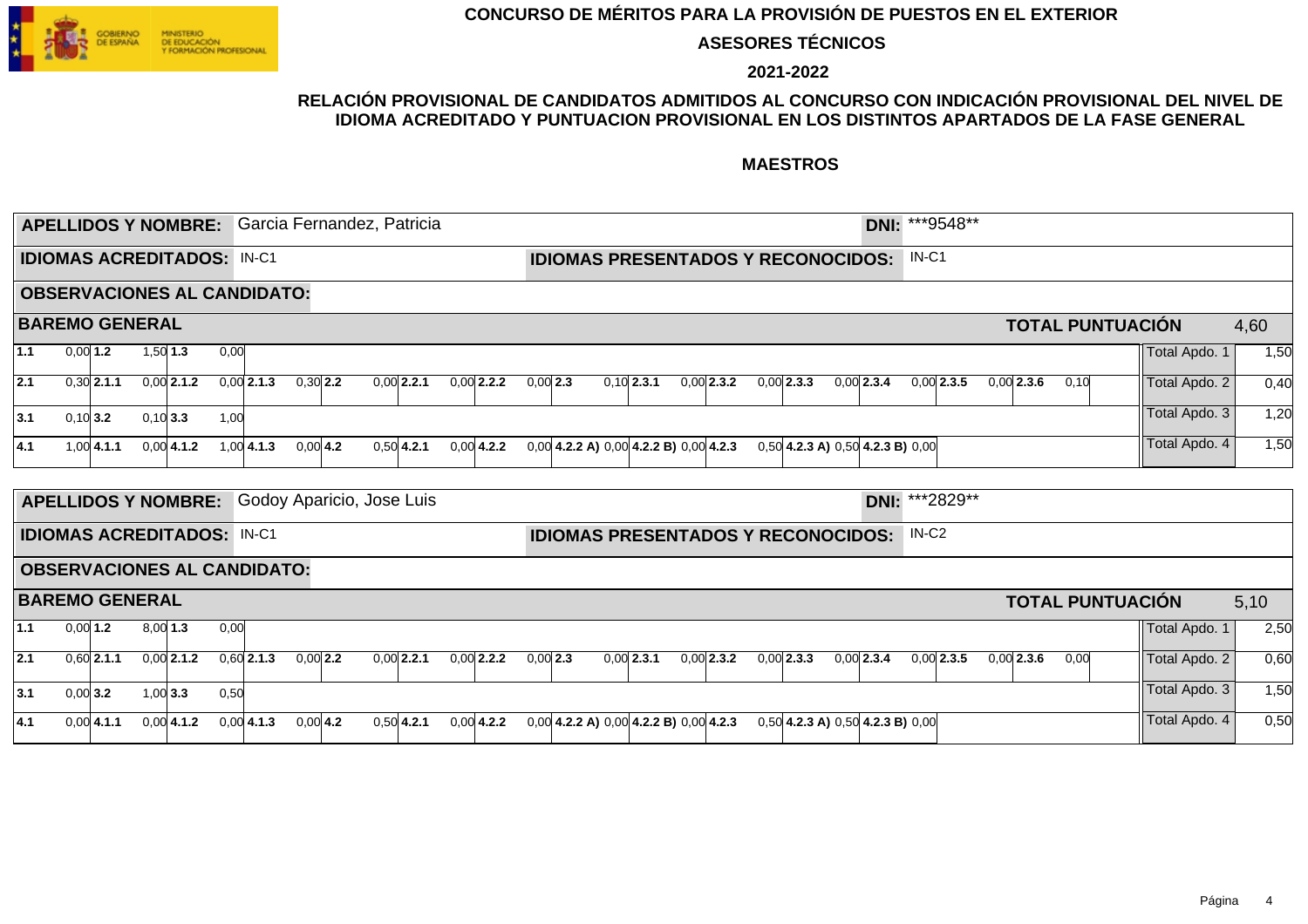

**ASESORES TÉCNICOS**

**2021-2022**

### **RELACIÓN PROVISIONAL DE CANDIDATOS ADMITIDOS AL CONCURSO CON INDICACIÓN PROVISIONAL DEL NIVEL DE IDIOMA ACREDITADO Y PUNTUACION PROVISIONAL EN LOS DISTINTOS APARTADOS DE LA FASE GENERAL**

|                  |            |                                   |            |              |      | APELLIDOS Y NOMBRE: González Diéguez, Zuriñe |             |              |  |              |            |  |                                                             |              |                                        | DNI: ***1258** |              |             |              |      |                         |               |      |
|------------------|------------|-----------------------------------|------------|--------------|------|----------------------------------------------|-------------|--------------|--|--------------|------------|--|-------------------------------------------------------------|--------------|----------------------------------------|----------------|--------------|-------------|--------------|------|-------------------------|---------------|------|
|                  |            | <b>IDIOMAS ACREDITADOS: IN-C1</b> |            |              |      |                                              |             |              |  |              |            |  | <b>IDIOMAS PRESENTADOS Y RECONOCIDOS:</b>                   |              |                                        |                | $IN-C1$      |             |              |      |                         |               |      |
|                  |            |                                   |            |              |      | <b>OBSERVACIONES AL CANDIDATO:</b>           |             |              |  |              |            |  |                                                             |              |                                        |                |              |             |              |      |                         |               |      |
|                  |            | <b>BAREMO GENERAL</b>             |            |              |      |                                              |             |              |  |              |            |  |                                                             |              |                                        |                |              |             |              |      | <b>TOTAL PUNTUACIÓN</b> |               | 6,90 |
| 1.1              | $0,00$ 1.2 |                                   | $6,00$ 1.3 |              | 0,00 |                                              |             |              |  |              |            |  |                                                             |              |                                        |                |              |             |              |      |                         | Total Apdo. 1 | 2,50 |
| $\overline{2.1}$ |            | $1,20$ 2.1.1                      |            | $0,00$ 2.1.2 |      | $0,00$ 2.1.3                                 | $1,20$ 2.2  | $0,00$ 2.2.1 |  | $0,00$ 2.2.2 | $0,00$ 2.3 |  | $1,50$ 2.3.1                                                | $0,20$ 2.3.2 | $0,00$ 2.3.3                           | $0,00$ 2.3.4   | $0.90$ 2.3.5 |             | $0,40$ 2.3.6 | 0,00 |                         | Total Apdo. 2 | 2,50 |
| 3.1              | $0,20$ 3.2 |                                   | $0,20$ 3.3 |              | 1,00 |                                              |             |              |  |              |            |  |                                                             |              |                                        |                |              |             |              |      |                         | Total Apdo. 3 | 1,40 |
| 4.1              |            | $0,00$ 4.1.1                      |            | $0,00$ 4.1.2 |      | $0,00$ 4.1.3                                 | $0,00 $ 4.2 | $0,50$ 4.2.1 |  | $0.00$ 4.2.2 |            |  | $0,00$ 4.2.2 A) $0,00$ 4.2.2 B) $0,00$ 4.2.3                |              | $0,50$ 4.2.3 A) $0,50$ 4.2.3 B) $0,00$ |                |              |             |              |      |                         | Total Apdo. 4 | 0,50 |
|                  |            | <b>APELLIDOS Y NOMBRE:</b>        |            |              |      | Gonzalez Merino, Maria Alicia                |             |              |  |              |            |  |                                                             |              |                                        | DNI: ***1159** |              |             |              |      |                         |               |      |
|                  |            | <b>IDIOMAS ACREDITADOS: IN-C1</b> |            |              |      | <b>OBSERVACIONES AL CANDIDATO:</b>           |             |              |  |              |            |  | <b>IDIOMAS PRESENTADOS Y RECONOCIDOS:</b>                   |              |                                        |                |              | IN-C1 PO-B2 |              |      |                         |               |      |
|                  |            | <b>BAREMO GENERAL</b>             |            |              |      |                                              |             |              |  |              |            |  |                                                             |              |                                        |                |              |             |              |      | <b>TOTAL PUNTUACIÓN</b> |               | 8,60 |
| 1.1              |            | $0,00$ 1.2                        | $2,50$ 1.3 |              | 0,00 |                                              |             |              |  |              |            |  |                                                             |              |                                        |                |              |             |              |      |                         | Total Apdo. 1 | 2,50 |
| 2.1              |            | $0.00$ 2.1.1                      |            | $0,00$ 2.1.2 |      | $0,00$ 2.1.3                                 | $0,00$ 2.2  | $0,20$ 2.2.1 |  | $0,00$ 2.2.2 | $0,20$ 2.3 |  | $1,10$ 2.3.1                                                | $0.00$ 2.3.2 | $0,50$ 2.3.3                           | $0,00$ 2.3.4   | $0.00$ 2.3.5 |             | $0,10$ 2.3.6 | 0,50 |                         | Total Apdo. 2 | 1,30 |
| 3.1              | $1,00$ 3.2 |                                   | $1,00$ 3.3 |              | 0,80 |                                              |             |              |  |              |            |  |                                                             |              |                                        |                |              |             |              |      |                         | Total Apdo. 3 | 2,80 |
| 4.1              |            | 0.0014.1.1                        |            | $0.00$ 4.1.2 |      | $0,00$ 4.1.3                                 | $0,00$ 4.2  | $2,50$ 4.2.1 |  | $0.00$ 4.2.2 |            |  | 1,00 <b>4.2.2 A)</b> 0,50 <b>4.2.2 B)</b> 0,50 <b>4.2.3</b> |              | 1,50 4.2.3 A) 1,50 4.2.3 B) 0,00       |                |              |             |              |      |                         | Total Apdo. 4 | 2,00 |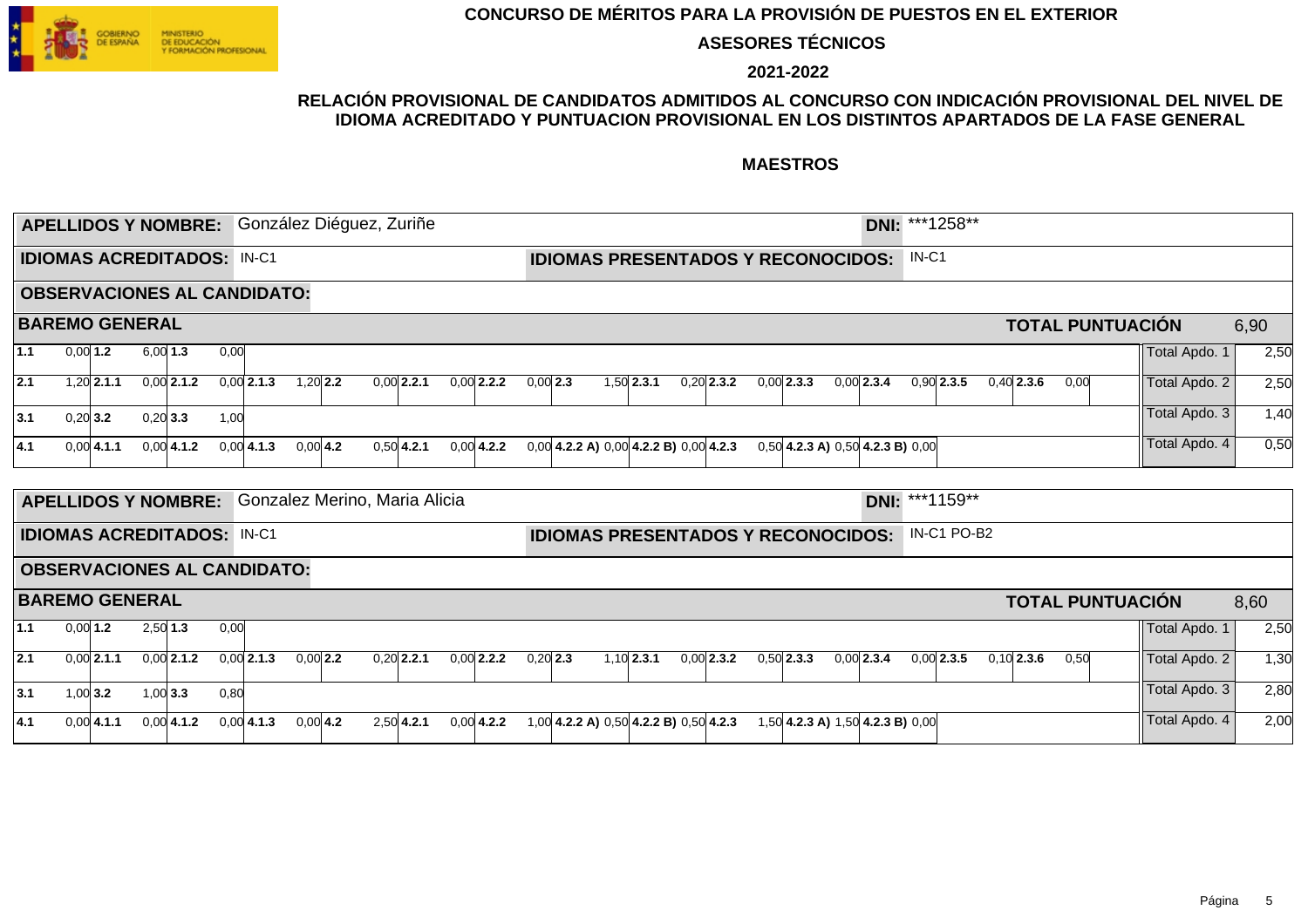

**ASESORES TÉCNICOS**

**2021-2022**

### **RELACIÓN PROVISIONAL DE CANDIDATOS ADMITIDOS AL CONCURSO CON INDICACIÓN PROVISIONAL DEL NIVEL DE IDIOMA ACREDITADO Y PUNTUACION PROVISIONAL EN LOS DISTINTOS APARTADOS DE LA FASE GENERAL**

|                  |            | <b>APELLIDOS Y NOMBRE:</b>        |            |               |      | Hernández González, Jesús Manuel   |            |  |              |              |            |  |                                              |              |              |                                        | DNI: ***6958** |              |  |              |                         |               |      |
|------------------|------------|-----------------------------------|------------|---------------|------|------------------------------------|------------|--|--------------|--------------|------------|--|----------------------------------------------|--------------|--------------|----------------------------------------|----------------|--------------|--|--------------|-------------------------|---------------|------|
|                  |            | <b>IDIOMAS ACREDITADOS: IN-C1</b> |            |               |      |                                    |            |  |              |              |            |  | <b>IDIOMAS PRESENTADOS Y RECONOCIDOS:</b>    |              |              |                                        |                | $IN-C1$      |  |              |                         |               |      |
|                  |            |                                   |            |               |      | <b>OBSERVACIONES AL CANDIDATO:</b> |            |  |              |              |            |  |                                              |              |              |                                        |                |              |  |              |                         |               |      |
|                  |            | <b>BAREMO GENERAL</b>             |            |               |      |                                    |            |  |              |              |            |  |                                              |              |              |                                        |                |              |  |              | <b>TOTAL PUNTUACIÓN</b> |               | 8,30 |
| 1.1              | $0,00$ 1.2 |                                   | $8,00$ 1.3 |               | 0,00 |                                    |            |  |              |              |            |  |                                              |              |              |                                        |                |              |  |              |                         | Total Apdo. 1 | 2,50 |
| $\overline{2.1}$ |            | $0,00$ 2.1.1                      |            | $0,00$ 2.1.2  |      | $0,00$ 2.1.3                       | $0,00$ 2.2 |  | $0,00$ 2.2.1 | $0,00$ 2.2.2 | $0,00$ 2.3 |  | $1,30$ 2.3.1                                 | $0.00$ 2.3.2 | $0,00$ 2.3.3 | $0.00$ 2.3.4                           |                | $0,20$ 2.3.5 |  | $1,10$ 2.3.6 | 0,00                    | Total Apdo. 2 | 1,30 |
| 3.1              | $1,00$ 3.2 |                                   | $1,00$ 3.3 |               | 1,00 |                                    |            |  |              |              |            |  |                                              |              |              |                                        |                |              |  |              |                         | Total Apdo. 3 | 3,00 |
| 4.1              |            | $1,00$ 4.1.1                      |            | $0.00 $ 4.1.2 |      | $1,00$ 4.1.3                       | $0,00$ 4.2 |  | $0,50$ 4.2.1 | $0,00$ 4.2.2 |            |  | $0,00$ 4.2.2 A) $0,00$ 4.2.2 B) $0,00$ 4.2.3 |              |              | $0,50$ 4.2.3 A) $0,50$ 4.2.3 B) $0,00$ |                |              |  |              |                         | Total Apdo. 4 | 1,50 |
|                  |            |                                   |            |               |      | Hoya Santos, Nuria                 |            |  |              |              |            |  |                                              |              |              |                                        | DNI: ***9894** |              |  |              |                         |               |      |
|                  |            | <b>APELLIDOS Y NOMBRE:</b>        |            |               |      |                                    |            |  |              |              |            |  |                                              |              |              |                                        |                |              |  |              |                         |               |      |
|                  |            | <b>IDIOMAS ACREDITADOS: IN-C1</b> |            |               |      |                                    |            |  |              |              |            |  | <b>IDIOMAS PRESENTADOS Y RECONOCIDOS:</b>    |              |              |                                        |                | $IN-C1$      |  |              |                         |               |      |
|                  |            |                                   |            |               |      | <b>OBSERVACIONES AL CANDIDATO:</b> |            |  |              |              |            |  |                                              |              |              |                                        |                |              |  |              |                         |               |      |
|                  |            | <b>BAREMO GENERAL</b>             |            |               |      |                                    |            |  |              |              |            |  |                                              |              |              |                                        |                |              |  |              | <b>TOTAL PUNTUACIÓN</b> |               | 8,20 |
| $1.1$            |            | $0,00$ 1.2                        | $7,00$ 1.3 |               | 0,00 |                                    |            |  |              |              |            |  |                                              |              |              |                                        |                |              |  |              |                         | Total Apdo. 1 | 2,50 |
| 2.1              |            | $1,50$ 2.1.1                      |            | $1,50$ 2.1.2  |      | $0,00$ 2.1.3                       | $0,00$ 2.2 |  | $0,00$ 2.2.1 | $0,00$ 2.2.2 | $0,00$ 2.3 |  | $0.40$ 2.3.1                                 | $0.00$ 2.3.2 | $0,00$ 2.3.3 | $0.00$ 2.3.4                           |                | $0.00$ 2.3.5 |  | $0,30$ 2.3.6 | 0,10                    | Total Apdo. 2 | 1,90 |
| 3.1              | $0,80$ 3.2 |                                   | $1,00$ 3.3 |               | 1,00 |                                    |            |  |              |              |            |  |                                              |              |              |                                        |                |              |  |              |                         | Total Apdo. 3 | 2,80 |
| 4.1              |            | 0.0014.1.1                        |            | $0.00$ 4.1.2  |      | $0,00$ 4.1.3                       | $0,00$ 4.2 |  | $1,00$ 4.2.1 | $0.00$ 4.2.2 |            |  | $0.00$ 4.2.2 A) $0.00$ 4.2.2 B) $0.00$ 4.2.3 |              |              | 1,00 4.2.3 A) 1,00 4.2.3 B) 0,00       |                |              |  |              |                         | Total Apdo. 4 | 1,00 |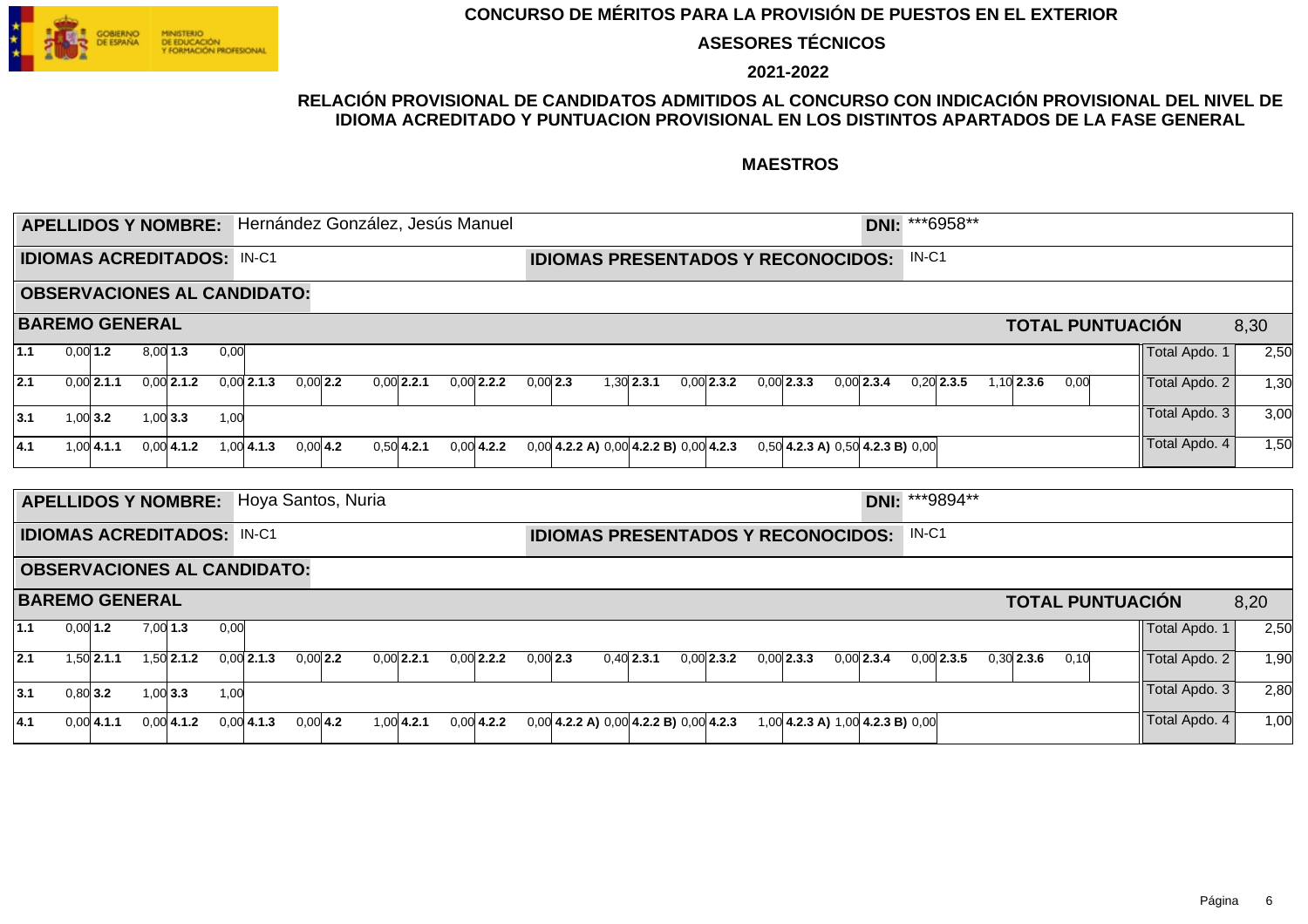

**ASESORES TÉCNICOS**

**2021-2022**

### **RELACIÓN PROVISIONAL DE CANDIDATOS ADMITIDOS AL CONCURSO CON INDICACIÓN PROVISIONAL DEL NIVEL DE IDIOMA ACREDITADO Y PUNTUACION PROVISIONAL EN LOS DISTINTOS APARTADOS DE LA FASE GENERAL**

|       |            | <b>APELLIDOS Y NOMBRE:</b>        |            |              |      | Jimenez Baena, Abraham Franci      |            |  |              |              |            |                                              |              |              |              |                                           | DNI: ***6580**      |              |                         |               |      |
|-------|------------|-----------------------------------|------------|--------------|------|------------------------------------|------------|--|--------------|--------------|------------|----------------------------------------------|--------------|--------------|--------------|-------------------------------------------|---------------------|--------------|-------------------------|---------------|------|
|       |            | <b>IDIOMAS ACREDITADOS: IN-C1</b> |            |              |      |                                    |            |  |              |              |            |                                              |              |              |              | <b>IDIOMAS PRESENTADOS Y RECONOCIDOS:</b> | FR-B2 IN-C1         |              |                         |               |      |
|       |            |                                   |            |              |      | <b>OBSERVACIONES AL CANDIDATO:</b> |            |  |              |              |            |                                              |              |              |              |                                           |                     |              |                         |               |      |
|       |            | <b>BAREMO GENERAL</b>             |            |              |      |                                    |            |  |              |              |            |                                              |              |              |              |                                           |                     |              | <b>TOTAL PUNTUACIÓN</b> |               | 7,00 |
| 1.1   | $0,00$ 1.2 |                                   | $1,00$ 1.3 |              | 0,00 |                                    |            |  |              |              |            |                                              |              |              |              |                                           |                     |              |                         | Total Apdo. 1 | 1,00 |
| 2.1   |            | $1,00$ 2.1.1                      |            | $0,00$ 2.1.2 |      | $1,00$ 2.1.3                       | $0,00$ 2.2 |  | $0,00$ 2.2.1 | $0,00$ 2.2.2 | $0,00$ 2.3 |                                              | $0,00$ 2.3.1 | $0.00$ 2.3.2 | $0,00$ 2.3.3 | $0,00$ 2.3.4                              | $0,00$ 2.3.5        | $0.00$ 2.3.6 | 0,00                    | Total Apdo. 2 | 1,00 |
| 3.1   | $1,00$ 3.2 |                                   | $1,00$ 3.3 |              | 1,00 |                                    |            |  |              |              |            |                                              |              |              |              |                                           |                     |              |                         | Total Apdo. 3 | 3,00 |
| 4.1   |            | $2,00$ 4.1.1                      |            | $1,00$ 4.1.2 |      | $0,00$ 4.1.3                       | $1,00$ 4.2 |  | $1.75$ 4.2.1 | $0,25$ 4.2.2 |            | $0,50$ 4.2.2 A) $0,00$ 4.2.2 B) $0,50$ 4.2.3 |              |              |              | 1,00 4.2.3 A) 1,00 4.2.3 B) 0,00          |                     |              |                         | Total Apdo. 4 | 2,00 |
|       |            |                                   |            |              |      |                                    |            |  |              |              |            |                                              |              |              |              |                                           |                     |              |                         |               |      |
|       |            | <b>APELLIDOS Y NOMBRE:</b>        |            |              |      | Jimenez Calderon, Enrique          |            |  |              |              |            |                                              |              |              |              |                                           | <b>DNI: ***7472</b> |              |                         |               |      |
|       |            | <b>IDIOMAS ACREDITADOS: IN-C1</b> |            |              |      |                                    |            |  |              |              |            |                                              |              |              |              | <b>IDIOMAS PRESENTADOS Y RECONOCIDOS:</b> | $IN-C1$             |              |                         |               |      |
|       |            |                                   |            |              |      | <b>OBSERVACIONES AL CANDIDATO:</b> |            |  |              |              |            |                                              |              |              |              |                                           |                     |              |                         |               |      |
|       |            | <b>BAREMO GENERAL</b>             |            |              |      |                                    |            |  |              |              |            |                                              |              |              |              |                                           |                     |              | <b>TOTAL PUNTUACIÓN</b> |               | 7,50 |
| $1.1$ | $0,00$ 1.2 |                                   | $9,00$ 1.3 |              | 0,00 |                                    |            |  |              |              |            |                                              |              |              |              |                                           |                     |              |                         | Total Apdo. 1 | 2,50 |
| 2.1   |            | $1,50$ 2.1.1                      |            | $3,75$ 2.1.2 |      | $0,20$ 2.1.3                       | $0,00$ 2.2 |  | $0.00$ 2.2.1 | $0,00$ 2.2.2 | $0,00$ 2.3 |                                              | $1,50$ 2.3.1 | $0,60$ 2.3.2 | $1,50$ 2.3.3 | $0.00$ 2.3.4                              | $0.00$ 2.3.5        | $0,30$ 2.3.6 | 0,00                    | Total Apdo. 2 | 2,50 |
| 3.1   | $1,00$ 3.2 |                                   | $0,00$ 3.3 |              | 1,00 |                                    |            |  |              |              |            |                                              |              |              |              |                                           |                     |              |                         | Total Apdo. 3 | 2,00 |
| 4.1   |            | $0,00$ 4.1.1                      |            | $0,00$ 4.1.2 |      | $0,00$ 4.1.3                       | $0,00$ 4.2 |  | $0,50$ 4.2.1 | $0,00$ 4.2.2 |            | $0,00$ 4.2.2 A) $0,00$ 4.2.2 B) $0,00$ 4.2.3 |              |              |              | $0,50$ 4.2.3 A) $0,50$ 4.2.3 B) $0,00$    |                     |              |                         | Total Apdo. 4 | 0,50 |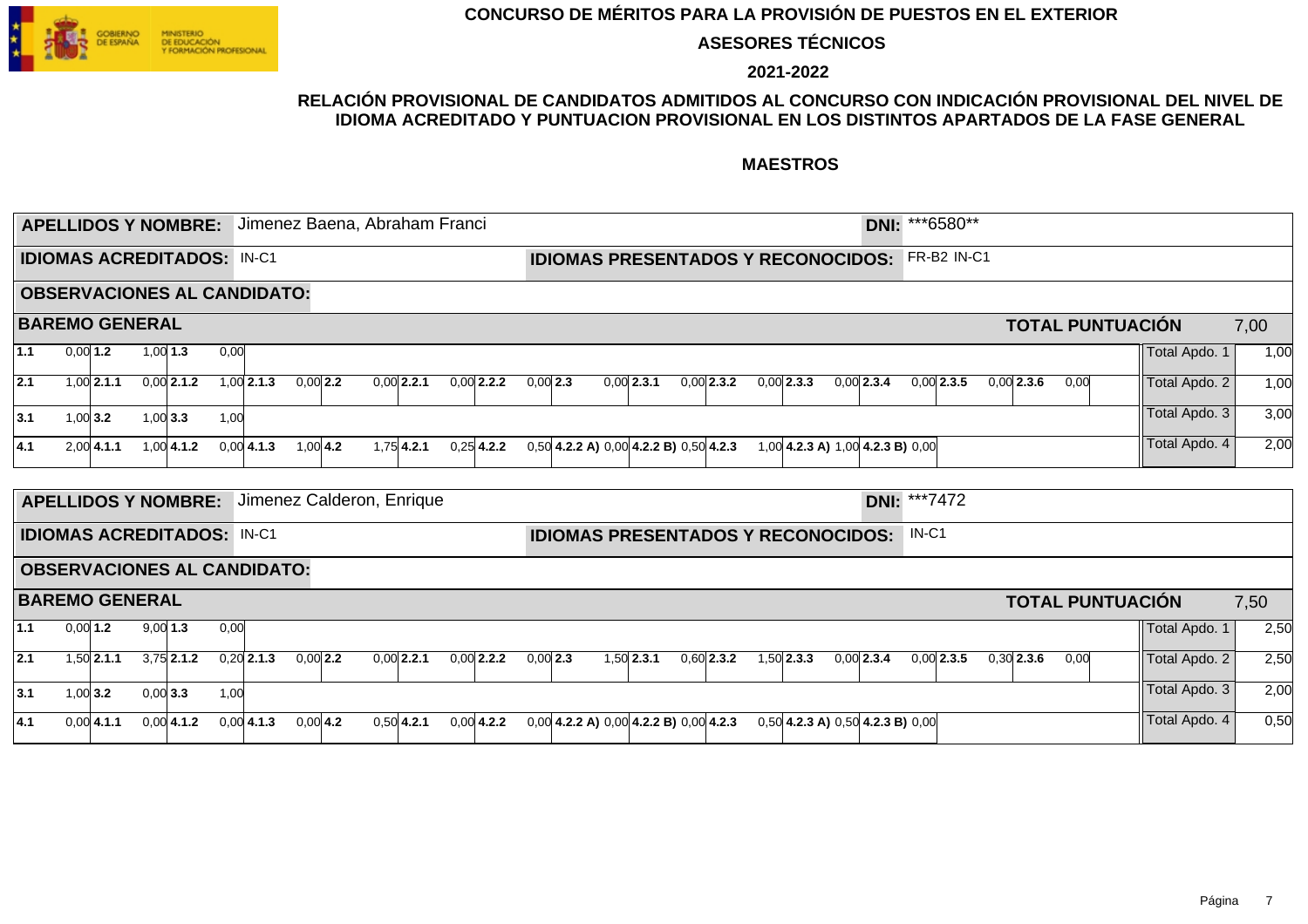

**ASESORES TÉCNICOS**

**2021-2022**

### **RELACIÓN PROVISIONAL DE CANDIDATOS ADMITIDOS AL CONCURSO CON INDICACIÓN PROVISIONAL DEL NIVEL DE IDIOMA ACREDITADO Y PUNTUACION PROVISIONAL EN LOS DISTINTOS APARTADOS DE LA FASE GENERAL**

|     |            | <b>APELLIDOS Y NOMBRE:</b>        |            |              |      | Lozano Acedo, Carmen               |            |  |              |              |            |                                              |              |              |                                        |              |              |              | DNI: ***6821** |              |      |                         |               |      |
|-----|------------|-----------------------------------|------------|--------------|------|------------------------------------|------------|--|--------------|--------------|------------|----------------------------------------------|--------------|--------------|----------------------------------------|--------------|--------------|--------------|----------------|--------------|------|-------------------------|---------------|------|
|     |            |                                   |            |              |      |                                    |            |  |              |              |            |                                              |              |              |                                        |              |              |              |                |              |      |                         |               |      |
|     |            | <b>IDIOMAS ACREDITADOS: IN-C1</b> |            |              |      |                                    |            |  |              |              |            | <b>IDIOMAS PRESENTADOS Y RECONOCIDOS:</b>    |              |              |                                        |              |              |              | FR-B2 IN-C1    |              |      |                         |               |      |
|     |            |                                   |            |              |      | <b>OBSERVACIONES AL CANDIDATO:</b> |            |  |              |              |            |                                              |              |              |                                        |              |              |              |                |              |      |                         |               |      |
|     |            | <b>BAREMO GENERAL</b>             |            |              |      |                                    |            |  |              |              |            |                                              |              |              |                                        |              |              |              |                |              |      | <b>TOTAL PUNTUACIÓN</b> |               | 5,60 |
| 1.1 | $0,00$ 1.2 |                                   | $1,00$ 1.3 |              | 0,00 |                                    |            |  |              |              |            |                                              |              |              |                                        |              |              |              |                |              |      |                         | Total Apdo. 1 | 1,00 |
| 2.1 |            | $0,00$ 2.1.1                      |            | $0,00$ 2.1.2 |      | $0,00$ 2.1.3                       | $0,00$ 2.2 |  | $0,00$ 2.2.1 | $0,00$ 2.2.2 | $0,00$ 2.3 |                                              | $0,50$ 2.3.1 | $0,10$ 2.3.2 | $0,00$ 2.3.3                           | $0,00$ 2.3.4 |              | $0.30$ 2.3.5 |                | $0,10$ 2.3.6 | 0,00 |                         | Total Apdo. 2 | 0,50 |
| 3.1 | $0,40$ 3.2 |                                   | $0,80$ 3.3 |              | 0,90 |                                    |            |  |              |              |            |                                              |              |              |                                        |              |              |              |                |              |      |                         | Total Apdo. 3 | 2,10 |
| 4.1 |            | $0.50$ 4.1.1                      |            | 0.0014.1.2   |      | $0.00 $ 4.1.3                      | $0,50$ 4.2 |  | $1,50$ 4.2.1 | $0,00$ 4.2.2 |            | $0,50$ 4.2.2 A) $0,00$ 4.2.2 B) $0,50$ 4.2.3 |              |              | 1,00 4.2.3 A) 1,00 4.2.3 B) 0,00       |              |              |              |                |              |      |                         | Total Apdo. 4 | 2,00 |
|     |            |                                   |            |              |      |                                    |            |  |              |              |            |                                              |              |              |                                        |              |              |              |                |              |      |                         |               |      |
|     |            | <b>APELLIDOS Y NOMBRE:</b>        |            |              |      | Martin Del Monte, Pablo            |            |  |              |              |            |                                              |              |              |                                        |              | DNI: ***3486 |              |                |              |      |                         |               |      |
|     |            | <b>IDIOMAS ACREDITADOS:</b>       |            |              |      | $IN-C1$                            |            |  |              |              |            | <b>IDIOMAS PRESENTADOS Y RECONOCIDOS:</b>    |              |              |                                        |              |              | $IN-C1$      |                |              |      |                         |               |      |
|     |            |                                   |            |              |      | <b>OBSERVACIONES AL CANDIDATO:</b> |            |  |              |              |            |                                              |              |              |                                        |              |              |              |                |              |      |                         |               |      |
|     |            | <b>BAREMO GENERAL</b>             |            |              |      |                                    |            |  |              |              |            |                                              |              |              |                                        |              |              |              |                |              |      | <b>TOTAL PUNTUACIÓN</b> |               | 5,35 |
| 1.1 | $0,00$ 1.2 |                                   | $1,50$ 1.3 |              | 0,00 |                                    |            |  |              |              |            |                                              |              |              |                                        |              |              |              |                |              |      |                         | Total Apdo. 1 | 1,50 |
| 2.1 |            | $1,10$ 2.1.1                      |            | $0,50$ 2.1.2 |      | $0,60$ 2.1.3                       | $0,00$ 2.2 |  | $0,00$ 2.2.1 | $0,00$ 2.2.2 | $0,00$ 2.3 |                                              | $0.00$ 2.3.1 | $0,00$ 2.3.2 | $0,00$ 2.3.3                           | $0,00$ 2.3.4 |              | $0.00$ 2.3.5 |                | $0,00$ 2.3.6 | 0,00 |                         | Total Apdo. 2 | 1,10 |
| 3.1 | $0,00$ 3.2 |                                   | 0,00 3.3   |              | 1,00 |                                    |            |  |              |              |            |                                              |              |              |                                        |              |              |              |                |              |      |                         | Total Apdo. 3 | 1,00 |
| 4.1 |            | $0.50$ 4.1.1                      |            | $0.00$ 4.1.2 |      | $0,00$ 4.1.3                       | $0,50$ 4.2 |  | $1.25$ 4.2.1 | $0,75$ 4.2.2 |            | $0,00$ 4.2.2 A) $0,00$ 4.2.2 B) $0,00$ 4.2.3 |              |              | $0,50$ 4.2.3 A) $0,50$ 4.2.3 B) $0,00$ |              |              |              |                |              |      |                         | Total Apdo. 4 | 1,75 |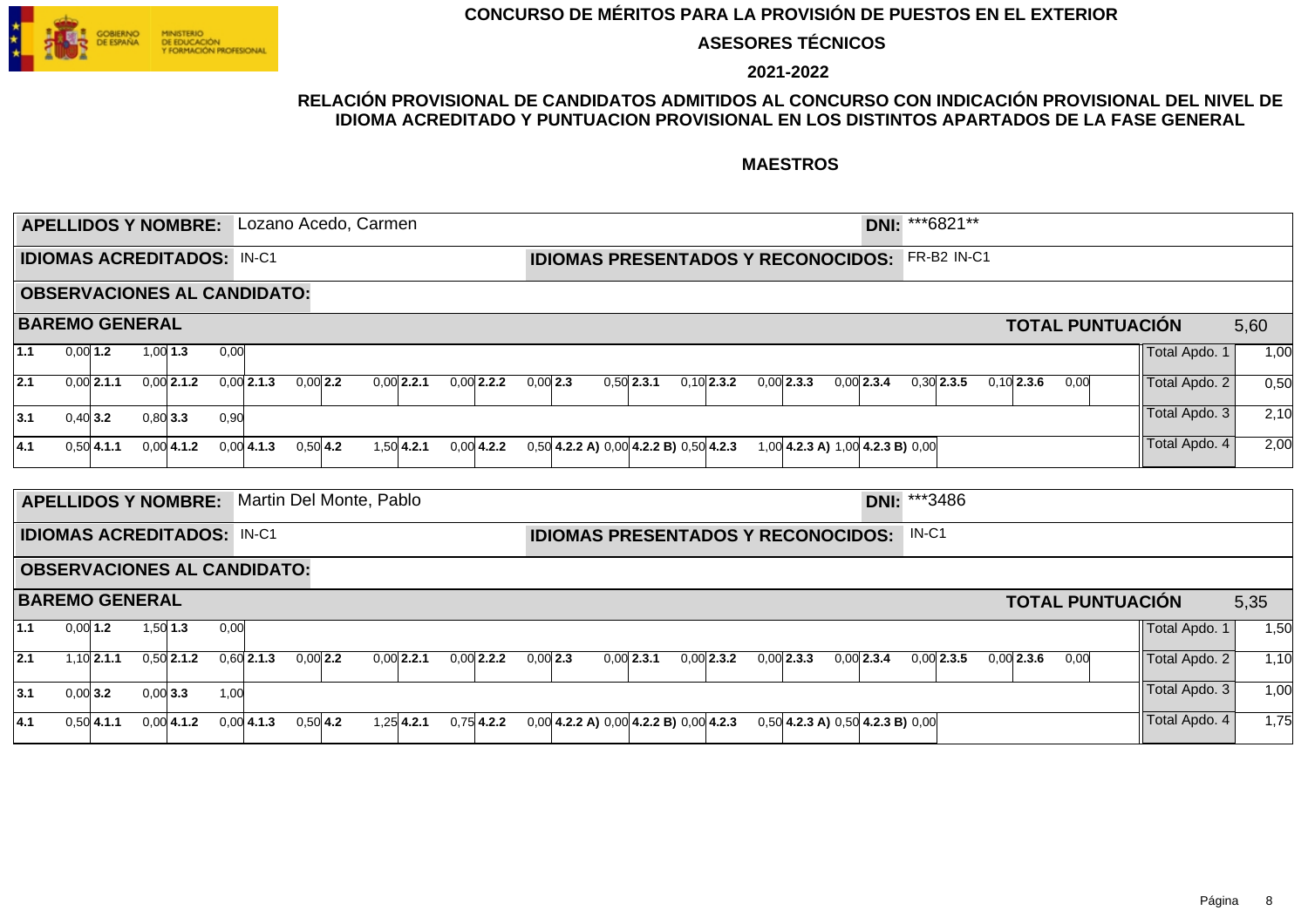

**ASESORES TÉCNICOS**

**2021-2022**

### **RELACIÓN PROVISIONAL DE CANDIDATOS ADMITIDOS AL CONCURSO CON INDICACIÓN PROVISIONAL DEL NIVEL DE IDIOMA ACREDITADO Y PUNTUACION PROVISIONAL EN LOS DISTINTOS APARTADOS DE LA FASE GENERAL**

|     |            |                | <b>APELLIDOS Y NOMBRE:</b>        |              |      | Martinez Feito, Rosa Angeles            |            |              |              |            |  |                                              |              |              |                                           | DNI: ***7019** |              |                   |                         |               |      |
|-----|------------|----------------|-----------------------------------|--------------|------|-----------------------------------------|------------|--------------|--------------|------------|--|----------------------------------------------|--------------|--------------|-------------------------------------------|----------------|--------------|-------------------|-------------------------|---------------|------|
|     |            |                | <b>IDIOMAS ACREDITADOS: IN-C1</b> |              |      |                                         |            |              |              |            |  |                                              |              |              | <b>IDIOMAS PRESENTADOS Y RECONOCIDOS:</b> |                |              | FR-B2 IN-C2 PO-B1 |                         |               |      |
|     |            |                |                                   |              |      | <b>OBSERVACIONES AL CANDIDATO:</b>      |            |              |              |            |  |                                              |              |              |                                           |                |              |                   |                         |               |      |
|     |            |                | <b>BAREMO GENERAL</b>             |              |      |                                         |            |              |              |            |  |                                              |              |              |                                           |                |              |                   | <b>TOTAL PUNTUACIÓN</b> |               | 8,05 |
| 1.1 |            | $0,00$ 1.2     | $11,50$ 1.3                       |              | 0.00 |                                         |            |              |              |            |  |                                              |              |              |                                           |                |              |                   |                         | Total Apdo. 1 | 2,50 |
| 2.1 |            | $1,50$ 2.1.1   |                                   | $0,00$ 2.1.2 |      | $2,00$ 2.1.3                            | $0.45$ 2.2 | $0.00$ 2.2.1 | $0,00$ 2.2.2 | $0,00$ 2.3 |  | $0.80$ 2.3.1                                 | $0,00$ 2.3.2 | $0,00$ 2.3.3 | $0,00$ 2.3.4                              |                | $0,20$ 2.3.5 | $0,40$ 2.3.6      | 0,20                    | Total Apdo. 2 | 2,30 |
| 3.1 | $1,00$ 3.2 |                | $0,00$ 3.3                        |              | 1,00 |                                         |            |              |              |            |  |                                              |              |              |                                           |                |              |                   |                         | Total Apdo. 3 | 2,00 |
| 4.1 |            | $0,00$ 4.1.1   |                                   | $0,00$ 4.1.2 |      | $0,00$ 4.1.3                            | $0,00$ 4.2 | $1,25$ 4.2.1 | $0.00$ 4.2.2 |            |  | $0,00$ 4.2.2 A) $0,00$ 4.2.2 B) $0,00$ 4.2.3 |              |              | 1,25 4.2.3 A) 1,00 4.2.3 B) 0,25          |                |              |                   |                         | Total Apdo. 4 | 1,25 |
|     |            |                |                                   |              |      |                                         |            |              |              |            |  |                                              |              |              |                                           |                |              |                   |                         |               |      |
|     |            |                | <b>APELLIDOS Y NOMBRE:</b>        |              |      | Martínez Martínez, M <sup>a</sup> luisa |            |              |              |            |  |                                              |              |              |                                           | DNI: *** 0199  |              |                   |                         |               |      |
|     |            |                | <b>IDIOMAS ACREDITADOS: IN-C1</b> |              |      |                                         |            |              |              |            |  |                                              |              |              | <b>IDIOMAS PRESENTADOS Y RECONOCIDOS:</b> | $IN-C1$        |              |                   |                         |               |      |
|     |            |                |                                   |              |      | <b>OBSERVACIONES AL CANDIDATO:</b>      |            |              |              |            |  |                                              |              |              |                                           |                |              |                   |                         |               |      |
|     |            |                | <b>BAREMO GENERAL</b>             |              |      |                                         |            |              |              |            |  |                                              |              |              |                                           |                |              |                   | <b>TOTAL PUNTUACIÓN</b> |               | 8,25 |
| 1.1 | $0,00$ 1.2 |                | $6,00$ 1.3                        |              | 0,00 |                                         |            |              |              |            |  |                                              |              |              |                                           |                |              |                   |                         | Total Apdo. 1 | 2,50 |
| 2.1 |            | $0,15$   2.1.1 |                                   | $0.00$ 2.1.2 |      | $0,00$ 2.1.3                            | $0,15$ 2.2 | $0.00$ 2.2.1 | $0.00$ 2.2.2 | $0,00$ 2.3 |  | $1,00$ 2.3.1                                 | $0,20$ 2.3.2 | $0,40$ 2.3.3 | $0,40$ 2.3.4                              |                | $0.00$ 2.3.5 | $0.00$ 2.3.6      | 0,00                    | Total Apdo. 2 | 1,15 |
| 3.1 | $1,00$ 3.2 |                | $1,00$ 3.3                        |              | 0,60 |                                         |            |              |              |            |  |                                              |              |              |                                           |                |              |                   |                         | Total Apdo. 3 | 2,60 |
| 4.1 |            | $1,00$ 4.1.1   |                                   | $1.00$ 4.1.2 |      | $0,00$ 4.1.3                            | $0,00$ 4.2 | $1,50$ 4.2.1 | $0.00$ 4.2.2 |            |  | $0,50$ 4.2.2 A) $0,00$ 4.2.2 B) $0,50$ 4.2.3 |              |              | 1,00 4.2.3 A) 1,00 4.2.3 B) 0,00          |                |              |                   |                         | Total Apdo. 4 | 2,00 |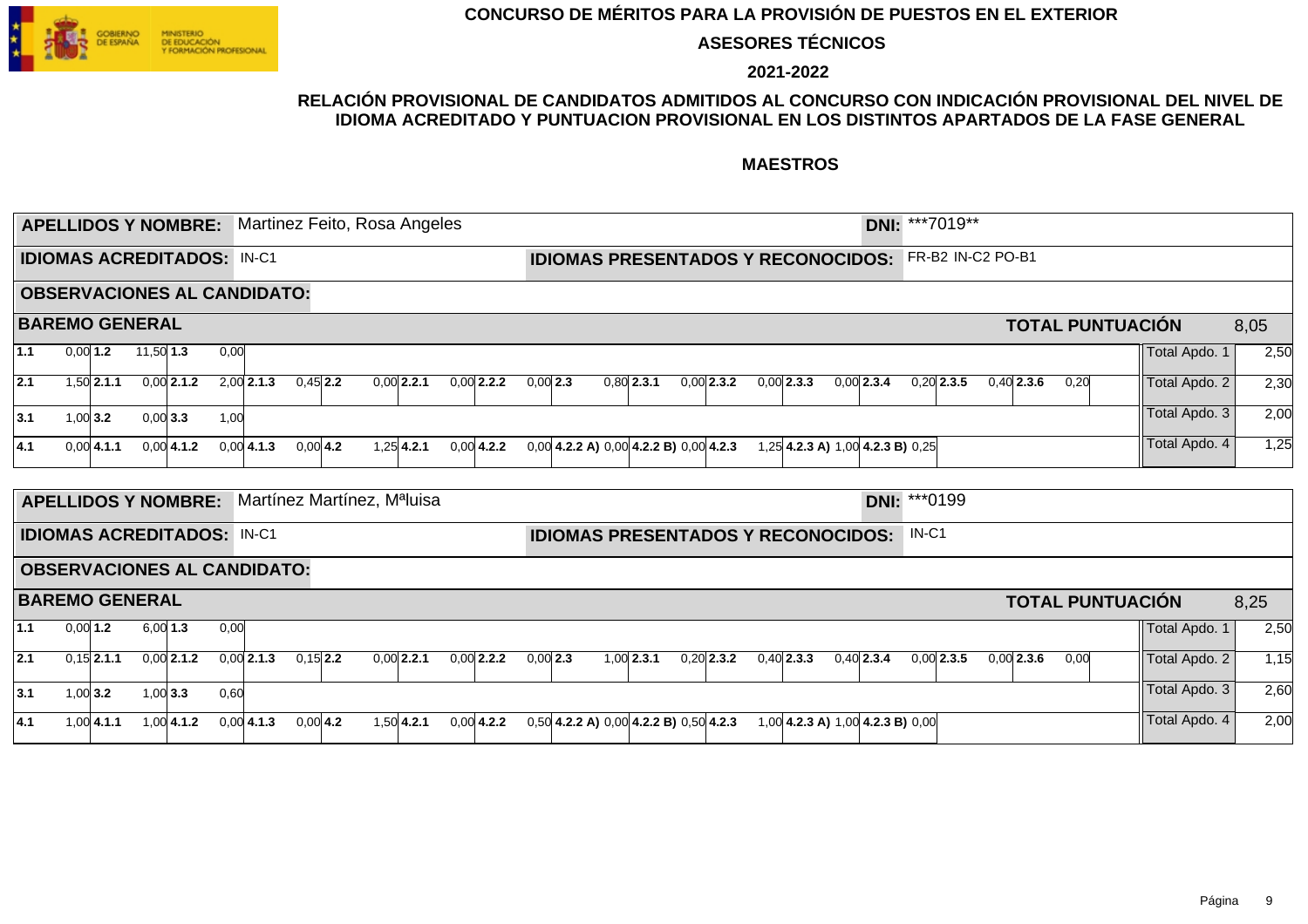

**ASESORES TÉCNICOS**

**2021-2022**

### **RELACIÓN PROVISIONAL DE CANDIDATOS ADMITIDOS AL CONCURSO CON INDICACIÓN PROVISIONAL DEL NIVEL DE IDIOMA ACREDITADO Y PUNTUACION PROVISIONAL EN LOS DISTINTOS APARTADOS DE LA FASE GENERAL**

|     | <b>APELLIDOS Y NOMBRE:</b>        |              |             |              |      | Maza Agudo, Ana                    |             |              |              |              |               |            |  |              |                                              |              |                                           | DNI: ***1558**    |              |              |              |      |                         |               |      |
|-----|-----------------------------------|--------------|-------------|--------------|------|------------------------------------|-------------|--------------|--------------|--------------|---------------|------------|--|--------------|----------------------------------------------|--------------|-------------------------------------------|-------------------|--------------|--------------|--------------|------|-------------------------|---------------|------|
|     | <b>IDIOMAS ACREDITADOS: IN-C1</b> |              |             |              |      |                                    |             |              |              |              |               |            |  |              |                                              |              | <b>IDIOMAS PRESENTADOS Y RECONOCIDOS:</b> | IN-C <sub>2</sub> |              |              |              |      |                         |               |      |
|     |                                   |              |             |              |      | <b>OBSERVACIONES AL CANDIDATO:</b> |             |              |              |              |               |            |  |              |                                              |              |                                           |                   |              |              |              |      |                         |               |      |
|     | <b>BAREMO GENERAL</b>             |              |             |              |      |                                    |             |              |              |              |               |            |  |              |                                              |              |                                           |                   |              |              |              |      | <b>TOTAL PUNTUACIÓN</b> |               | 4,80 |
| 1.1 | $0,00$ 1.2                        |              | 6.0013      |              | 0,00 |                                    |             |              |              |              |               |            |  |              |                                              |              |                                           |                   |              |              |              |      |                         | Total Apdo. 1 | 2,50 |
| 2.1 |                                   | $0,90$ 2.1.1 |             | $0,00$ 2.1.2 |      | $0,60$ 2.1.3                       | $0,30$ 2.2  | $0,00$ 2.2.1 |              | $0.00$ 2.2.2 |               | $0,00$ 2.3 |  | $0.20$ 2.3.1 | 0.00 2.3.2                                   | $0.00$ 2.3.3 | $0.00$ 2.3.4                              |                   | $0.00$ 2.3.5 |              | $0.00$ 2.3.6 | 0,20 |                         | Total Apdo. 2 | 1,10 |
| 3.1 | $0,10$ 3.2                        |              | $0,30$ 3.3  |              | 0,30 |                                    |             |              |              |              |               |            |  |              |                                              |              |                                           |                   |              |              |              |      |                         | Total Apdo. 3 | 0,70 |
| 4.1 |                                   | $0,00$ 4.1.1 |             | 0.0014.1.2   |      | 0.0014.1.3                         | $0.00 $ 4.2 |              | $0.50$ 4.2.1 |              | $0.00 $ 4.2.2 |            |  |              | $0,00$ 4.2.2 A) $0,00$ 4.2.2 B) $0,00$ 4.2.3 |              | $0,50$ 4.2.3 A) $0,50$ 4.2.3 B) $0,00$    |                   |              |              |              |      |                         | Total Apdo. 4 | 0,50 |
|     | <b>APELLIDOS Y NOMBRE:</b>        |              |             |              |      | Montalva Alcañiz, Josefa           |             |              |              |              |               |            |  |              |                                              |              |                                           | DNI: ***8862**    |              |              |              |      |                         |               |      |
|     | <b>IDIOMAS ACREDITADOS: IN-C1</b> |              |             |              |      |                                    |             |              |              |              |               |            |  |              |                                              |              | <b>IDIOMAS PRESENTADOS Y RECONOCIDOS:</b> | AL-B2 IN-C1       |              |              |              |      |                         |               |      |
|     |                                   |              |             |              |      | <b>OBSERVACIONES AL CANDIDATO:</b> |             |              |              |              |               |            |  |              |                                              |              |                                           |                   |              |              |              |      |                         |               |      |
|     | <b>BAREMO GENERAL</b>             |              |             |              |      |                                    |             |              |              |              |               |            |  |              |                                              |              |                                           |                   |              |              |              |      | <b>TOTAL PUNTUACIÓN</b> |               | 7,75 |
| 1.1 | $0,00$ 1.2                        |              | $11,50$ 1.3 |              | 0,00 |                                    |             |              |              |              |               |            |  |              |                                              |              |                                           |                   |              |              |              |      |                         | Total Apdo. 1 | 2,50 |
| 2.1 |                                   | $0.45$ 2.1.1 |             | $0,00$ 2.1.2 |      | $0,00$ 2.1.3                       | $0.45$ 2.2  | $0.00$ 2.2.1 |              | $0.00$ 2.2.2 |               | $0,00$ 2.3 |  | $0.80$ 2.3.1 | $0.00$ 2.3.2                                 | $0.00$ 2.3.3 | $0.00$ 2.3.4                              |                   | $0.00$ 2.3.5 | $0,20$ 2.3.6 |              | 0,60 |                         | Total Apdo. 2 | 1,25 |
| 3.1 | $1,00$ 3.2                        |              | $1,00$ 3.3  |              | 1,00 |                                    |             |              |              |              |               |            |  |              |                                              |              |                                           |                   |              |              |              |      |                         | Total Apdo. 3 | 3,00 |
| 4.1 |                                   | $0,00$ 4.1.1 |             | 0.0014.1.2   |      | 0.0014.1.3                         | $0,00$ 4.2  |              | $1,00$ 4.2.1 | $0.00$ 4.2.2 |               |            |  |              | $0,50$ 4.2.2 A) $0,00$ 4.2.2 B) $0,50$ 4.2.3 |              | $0,50$ 4.2.3 A) $0,50$ 4.2.3 B) $0,00$    |                   |              |              |              |      |                         | Total Apdo. 4 | 1,00 |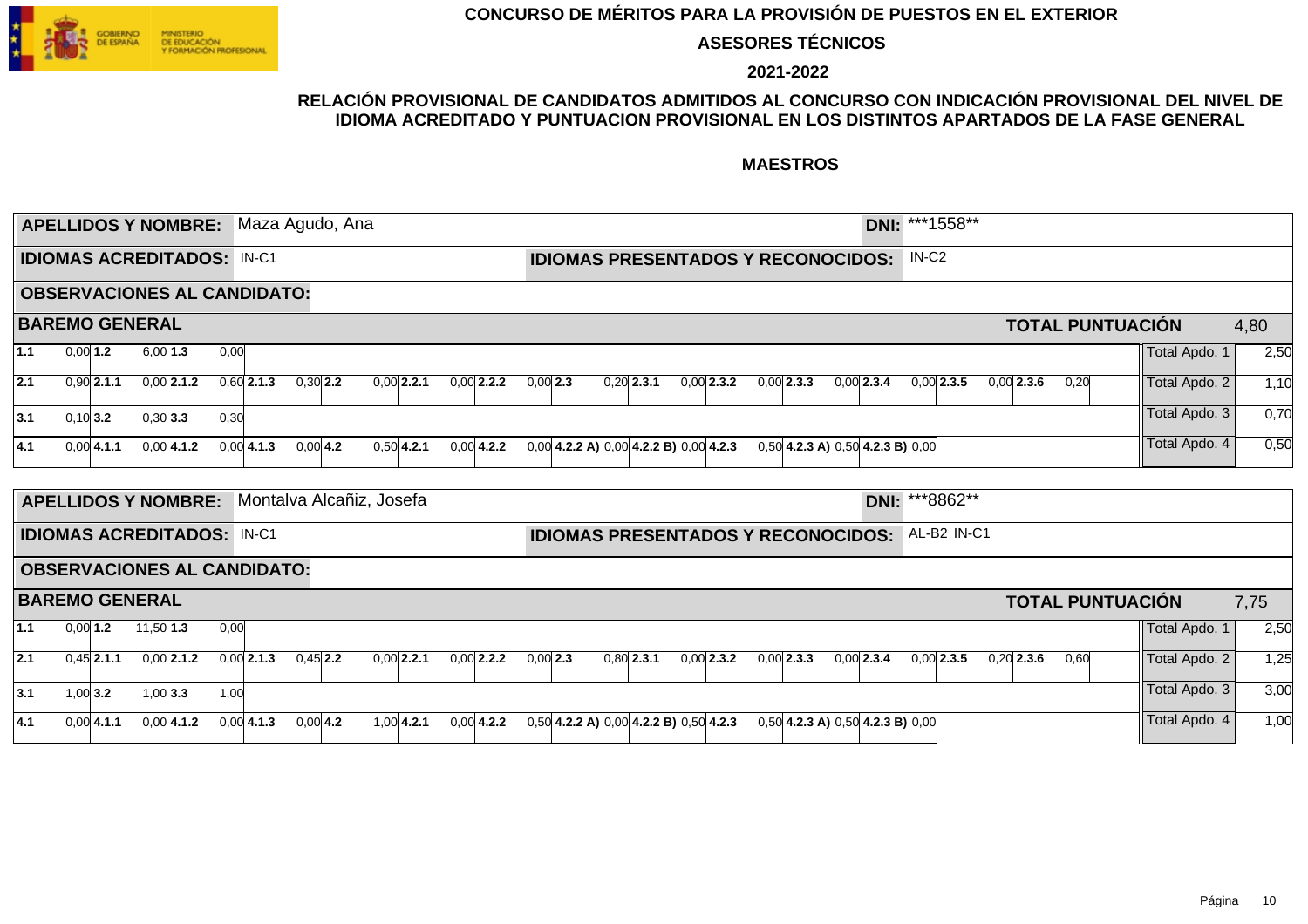

**ASESORES TÉCNICOS**

**2021-2022**

### **RELACIÓN PROVISIONAL DE CANDIDATOS ADMITIDOS AL CONCURSO CON INDICACIÓN PROVISIONAL DEL NIVEL DE IDIOMA ACREDITADO Y PUNTUACION PROVISIONAL EN LOS DISTINTOS APARTADOS DE LA FASE GENERAL**

|       |          |                |                            |              |                                   |                                    |            | <b>APELLIDOS Y NOMBRE:</b> Penalva Martínez, Joaquina |              |            |                                              |              |              |              |                                           |             | DNI: ***9656** |              |      |                         |               |      |
|-------|----------|----------------|----------------------------|--------------|-----------------------------------|------------------------------------|------------|-------------------------------------------------------|--------------|------------|----------------------------------------------|--------------|--------------|--------------|-------------------------------------------|-------------|----------------|--------------|------|-------------------------|---------------|------|
|       |          |                |                            |              | <b>IDIOMAS ACREDITADOS: FR-C1</b> |                                    |            |                                                       |              |            |                                              |              |              |              | <b>IDIOMAS PRESENTADOS Y RECONOCIDOS:</b> |             | FR-C1PO-B2     |              |      |                         |               |      |
|       |          |                |                            |              |                                   | <b>OBSERVACIONES AL CANDIDATO:</b> |            |                                                       |              |            |                                              |              |              |              |                                           |             |                |              |      |                         |               |      |
|       |          |                | <b>BAREMO GENERAL</b>      |              |                                   |                                    |            |                                                       |              |            |                                              |              |              |              |                                           |             |                |              |      | <b>TOTAL PUNTUACIÓN</b> |               | 5,65 |
| $1.1$ |          | $0,00$ 1.2     | $13,00$ 1.3                |              | 0,00                              |                                    |            |                                                       |              |            |                                              |              |              |              |                                           |             |                |              |      |                         | Total Apdo. 1 | 2,50 |
| 2.1   |          | $1,40$ 2.1.1   |                            | $0,00$ 2.1.2 |                                   | $1,40$ 2.1.3                       | $0,00$ 2.2 | $0,00$ 2.2.1                                          | $0,00$ 2.2.2 | $0,00$ 2.3 |                                              | $0,00$ 2.3.1 | $0,00$ 2.3.2 | $0,00$ 2.3.3 | $0,00$ 2.3.4                              |             | $0,00$ 2.3.5   | $0.00$ 2.3.6 | 0,00 |                         | Total Apdo. 2 | 1,40 |
| 3.1   |          | $0,00$ 3.2     | 0,30 3.3                   |              | 0,20                              |                                    |            |                                                       |              |            |                                              |              |              |              |                                           |             |                |              |      |                         | Total Apdo. 3 | 0,50 |
| 4.1   |          | $0,00$ 4.1.1   |                            | $0,00$ 4.1.2 |                                   | $0,00$ 4.1.3                       | $0,00$ 4.2 | $1,25$ 4.2.1                                          | $0,00$ 4.2.2 |            | $0,00$ 4.2.2 A) $0,00$ 4.2.2 B) $0,00$ 4.2.3 |              |              |              | 1,25 4.2.3 A) 1,00 4.2.3 B) 0,25          |             |                |              |      |                         | Total Apdo. 4 | 1,25 |
|       |          |                | <b>APELLIDOS Y NOMBRE:</b> |              |                                   |                                    |            | Reyes Lopez, Alexandra                                |              |            |                                              |              |              |              |                                           | <b>DNI:</b> | ***1353**      |              |      |                         |               |      |
|       |          |                |                            |              | <b>IDIOMAS ACREDITADOS: IN-C1</b> |                                    |            |                                                       |              |            |                                              |              |              |              | <b>IDIOMAS PRESENTADOS Y RECONOCIDOS:</b> |             | $IN-C1$        |              |      |                         |               |      |
|       |          |                |                            |              |                                   | <b>OBSERVACIONES AL CANDIDATO:</b> |            |                                                       |              |            |                                              |              |              |              |                                           |             |                |              |      |                         |               |      |
|       |          |                | <b>BAREMO GENERAL</b>      |              |                                   |                                    |            |                                                       |              |            |                                              |              |              |              |                                           |             |                |              |      | <b>TOTAL PUNTUACIÓN</b> |               | 4,95 |
| 1.1   | 0.0011.2 |                | $4,50$ 1.3                 |              | 0,00                              |                                    |            |                                                       |              |            |                                              |              |              |              |                                           |             |                |              |      |                         | Total Apdo. 1 | 2,50 |
| 2.1   |          | $0,45$   2.1.1 |                            | $0,00$ 2.1.2 |                                   | $0,00$ 2.1.3                       | $0,45$ 2.2 | $0.00$ 2.2.1                                          | $0,00$ 2.2.2 | $0,00$ 2.3 |                                              | $0,00$ 2.3.1 | $0,00$ 2.3.2 | $0,00$ 2.3.3 | $0,00$ 2.3.4                              |             | $0,00$ 2.3.5   | $0,00$ 2.3.6 | 0,00 |                         | Total Apdo. 2 | 0,45 |
| 3.1   |          | $0,00$ 3.2     | $0,00$ 3.3                 |              | 0,50                              |                                    |            |                                                       |              |            |                                              |              |              |              |                                           |             |                |              |      |                         | Total Apdo. 3 | 0,50 |
| 4.1   |          | $1,00$ 4.1.1   |                            | $0,00$ 4.1.2 |                                   | $0,00$ 4.1.3                       | $1,00$ 4.2 | $0,50$ 4.2.1                                          | $0.00$ 4.2.2 |            | $0,00$ 4.2.2 A) $0,00$ 4.2.2 B) $0,00$ 4.2.3 |              |              |              | $0,50$ 4.2.3 A) $0,50$ 4.2.3 B) $0,00$    |             |                |              |      |                         | Total Apdo. 4 | 1,50 |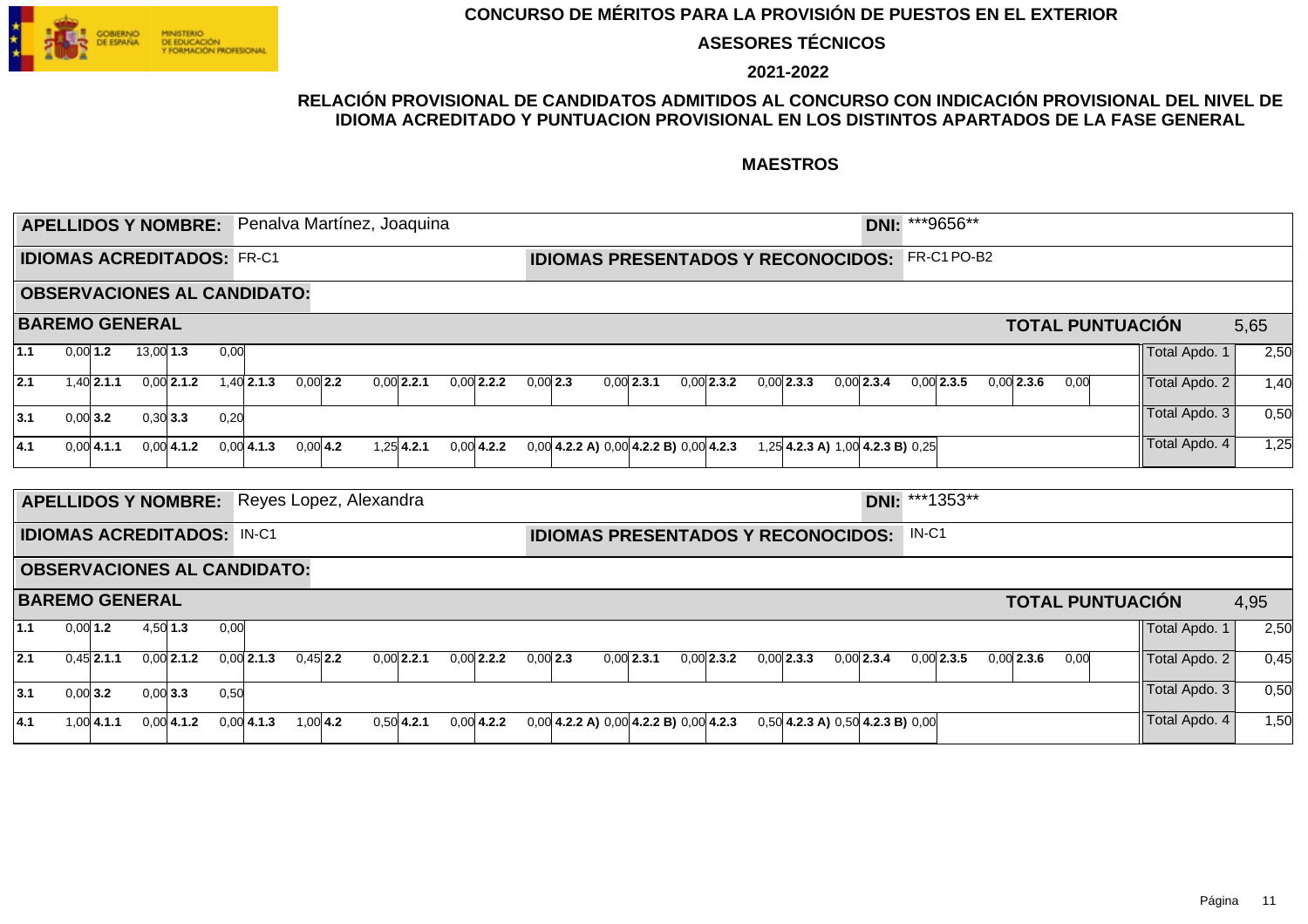

**ASESORES TÉCNICOS**

**2021-2022**

### **RELACIÓN PROVISIONAL DE CANDIDATOS ADMITIDOS AL CONCURSO CON INDICACIÓN PROVISIONAL DEL NIVEL DE IDIOMA ACREDITADO Y PUNTUACION PROVISIONAL EN LOS DISTINTOS APARTADOS DE LA FASE GENERAL**

|     |            | <b>APELLIDOS Y NOMBRE:</b>        |            |              |      | Salas Sanchez, Maria Isabel            |            |              |               |              |            |                                              |              |              |              |                                        | DNI: *** 6217**       |              |                         |               |      |
|-----|------------|-----------------------------------|------------|--------------|------|----------------------------------------|------------|--------------|---------------|--------------|------------|----------------------------------------------|--------------|--------------|--------------|----------------------------------------|-----------------------|--------------|-------------------------|---------------|------|
|     |            | <b>IDIOMAS ACREDITADOS: IN-C1</b> |            |              |      |                                        |            |              |               |              |            | <b>IDIOMAS PRESENTADOS Y RECONOCIDOS:</b>    |              |              |              |                                        | FR-B2 IN-C1           |              |                         |               |      |
|     |            |                                   |            |              |      | <b>OBSERVACIONES AL CANDIDATO: 104</b> |            |              |               |              |            |                                              |              |              |              |                                        |                       |              |                         |               |      |
|     |            | <b>BAREMO GENERAL</b>             |            |              |      |                                        |            |              |               |              |            |                                              |              |              |              |                                        |                       |              | <b>TOTAL PUNTUACIÓN</b> |               | 6,95 |
| 1.1 | $0,00$ 1.2 |                                   | $7,50$ 1.3 |              | 0,00 |                                        |            |              |               |              |            |                                              |              |              |              |                                        |                       |              |                         | Total Apdo. 1 | 2,50 |
| 2.1 |            | $0,65$   2.1.1                    |            | $0,00$ 2.1.2 |      | $0,20$ 2.1.3                           | $0.45$ 2.2 | $0,00$ 2.2.1 |               | $0,00$ 2.2.2 | $0,00$ 2.3 |                                              | $0.00$ 2.3.1 | $0,00$ 2.3.2 | $0,00$ 2.3.3 | $0,00$ 2.3.4                           | $0,00$ 2.3.5          | $0.00$ 2.3.6 | 0,00                    | Total Apdo. 2 | 0,65 |
| 3.1 | $1,00$ 3.2 |                                   | $0,80$ 3.3 |              | 1,00 |                                        |            |              |               |              |            |                                              |              |              |              |                                        |                       |              |                         | Total Apdo. 3 | 2,80 |
| 4.1 |            | $0,00$ 4.1.1                      |            | $0,00$ 4.1.2 |      | $0,00$ 4.1.3                           | $0,00$ 4.2 |              | $1.00 $ 4.2.1 | $0.00$ 4.2.2 |            | $0,00$ 4.2.2 A) $0,00$ 4.2.2 B) $0,00$ 4.2.3 |              |              |              | 1,00 4.2.3 A) 1,00 4.2.3 B) 0,00       |                       |              |                         | Total Apdo. 4 | 1,00 |
|     |            | <b>APELLIDOS Y NOMBRE:</b>        |            |              |      | Sanchez Barral, Maria Carmen           |            |              |               |              |            |                                              |              |              |              |                                        | <b>DNI: ***7105**</b> |              |                         |               |      |
|     |            |                                   |            |              |      |                                        |            |              |               |              |            |                                              |              |              |              |                                        |                       |              |                         |               |      |
|     |            | <b>IDIOMAS ACREDITADOS: IN-C1</b> |            |              |      |                                        |            |              |               |              |            | <b>IDIOMAS PRESENTADOS Y RECONOCIDOS:</b>    |              |              |              |                                        | IN-C1 PO-B1           |              |                         |               |      |
|     |            |                                   |            |              |      | <b>OBSERVACIONES AL CANDIDATO:</b>     |            |              |               |              |            |                                              |              |              |              |                                        |                       |              |                         |               |      |
|     |            | <b>BAREMO GENERAL</b>             |            |              |      |                                        |            |              |               |              |            |                                              |              |              |              |                                        |                       |              | <b>TOTAL PUNTUACIÓN</b> |               | 6,40 |
| 1.1 | $0,00$ 1.2 |                                   | $7,00$ 1.3 |              | 0,00 |                                        |            |              |               |              |            |                                              |              |              |              |                                        |                       |              |                         | Total Apdo. 1 | 2,50 |
| 2.1 |            | $0.15$   2.1.1                    |            | $0,00$ 2.1.2 |      | $0,00$ 2.1.3                           | $0,15$ 2.2 |              | $0.00$ 2.2.1  | $0.00$ 2.2.2 | $0,00$ 2.3 |                                              | $0,40$ 2.3.1 | $0,30$ 2.3.2 | $0.00$ 2.3.3 | $0.00$ 2.3.4                           | $0.00$ 2.3.5          | $0,00$ 2.3.6 | 0,10                    | Total Apdo. 2 | 0,55 |
| 3.1 |            | $0,80$ 3.2                        | $0,80$ 3.3 |              | 1,00 |                                        |            |              |               |              |            |                                              |              |              |              |                                        |                       |              |                         | Total Apdo. 3 | 2,60 |
| 4.1 |            | $0,00$ 4.1.1                      |            | $0,00$ 4.1.2 |      | $0,00$ 4.1.3                           | $0,00$ 4.2 |              | $0,75$ 4.2.1  | $0.00$ 4.2.2 |            | $0,00$ 4.2.2 A) $0,00$ 4.2.2 B) $0,00$ 4.2.3 |              |              |              | $0,75$ 4.2.3 A) $0,50$ 4.2.3 B) $0,25$ |                       |              |                         | Total Apdo. 4 | 0,75 |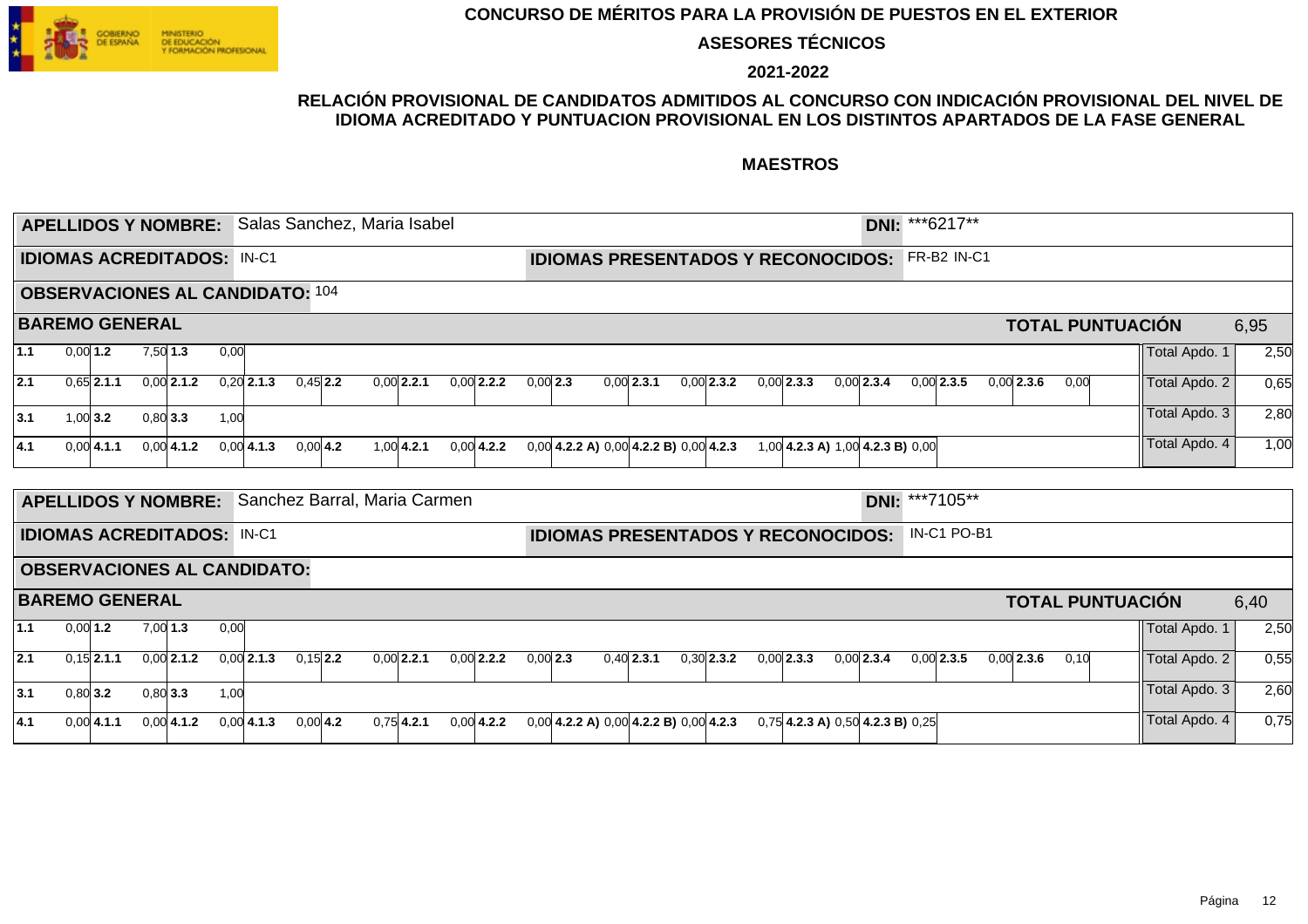

**ASESORES TÉCNICOS**

**2021-2022**

### **RELACIÓN PROVISIONAL DE CANDIDATOS ADMITIDOS AL CONCURSO CON INDICACIÓN PROVISIONAL DEL NIVEL DE IDIOMA ACREDITADO Y PUNTUACION PROVISIONAL EN LOS DISTINTOS APARTADOS DE LA FASE GENERAL**

|       |                       |            | <b>APELLIDOS Y NOMBRE:</b> |                                   |                                    |               | Sarcevic Vojnic Zelic, Vesna |               |              |            |                                              |              |                                        |              | DNI: ***1016   |              |                         |               |      |
|-------|-----------------------|------------|----------------------------|-----------------------------------|------------------------------------|---------------|------------------------------|---------------|--------------|------------|----------------------------------------------|--------------|----------------------------------------|--------------|----------------|--------------|-------------------------|---------------|------|
|       |                       |            |                            | <b>IDIOMAS ACREDITADOS: IN-C1</b> |                                    |               |                              |               |              |            | <b>IDIOMAS PRESENTADOS Y RECONOCIDOS:</b>    |              |                                        |              | $IN-C1$        |              |                         |               |      |
|       |                       |            |                            |                                   | <b>OBSERVACIONES AL CANDIDATO:</b> |               |                              |               |              |            |                                              |              |                                        |              |                |              |                         |               |      |
|       | <b>BAREMO GENERAL</b> |            |                            |                                   |                                    |               |                              |               |              |            |                                              |              |                                        |              |                |              | <b>TOTAL PUNTUACIÓN</b> |               | 3,00 |
| 1.1   | $0,00$ 1.2            | $1,00$ 1.3 |                            | 0,00                              |                                    |               |                              |               |              |            |                                              |              |                                        |              |                |              |                         | Total Apdo. 1 | 1,00 |
| 2.1   | $0,00$ 2.1.1          |            | $0,00$ 2.1.2               |                                   | $0,00$ 2.1.3                       | $0,00$ 2.2    |                              | $0.00$ 2.2.1  | $0.00$ 2.2.2 | $0,00$ 2.3 | $0.00$ 2.3.1                                 | $0,00$ 2.3.2 | $0.00$ 2.3.3                           | $0.00$ 2.3.4 | $0,00$ 2.3.5   | $0,00$ 2.3.6 | 0,00                    | Total Apdo. 2 | 0,00 |
| 3.1   | $0,00$ 3.2            | $0,00$ 3.3 |                            | 1,00                              |                                    |               |                              |               |              |            |                                              |              |                                        |              |                |              |                         | Total Apdo. 3 | 1,00 |
| 4.1   | $0,00$ 4.1.1          |            | $0,00$ 4.1.2               |                                   | $0,00$ 4.1.3                       | $0,00$ 4.2    |                              | $1.00 $ 4.2.1 | $0.00$ 4.2.2 |            | $0,50$ 4.2.2 A) $0,00$ 4.2.2 B) $0,50$ 4.2.3 |              | $0,50$ 4.2.3 A) $0,50$ 4.2.3 B) $0,00$ |              |                |              |                         | Total Apdo. 4 | 1,00 |
|       |                       |            | <b>APELLIDOS Y NOMBRE:</b> |                                   |                                    | Thomas, Craig |                              |               |              |            |                                              |              |                                        |              | DNI: ****1191* |              |                         |               |      |
|       |                       |            |                            | <b>IDIOMAS ACREDITADOS: IN-C1</b> |                                    |               |                              |               |              |            | <b>IDIOMAS PRESENTADOS Y RECONOCIDOS:</b>    |              |                                        |              | $IN-C1$        |              |                         |               |      |
|       |                       |            |                            |                                   | <b>OBSERVACIONES AL CANDIDATO:</b> |               |                              |               |              |            |                                              |              |                                        |              |                |              |                         |               |      |
|       | <b>BAREMO GENERAL</b> |            |                            |                                   |                                    |               |                              |               |              |            |                                              |              |                                        |              |                |              | <b>TOTAL PUNTUACIÓN</b> |               | 5,30 |
| $1.1$ | $0,00$ 1.2            | $0,00$ 1.3 |                            | 0,00                              |                                    |               |                              |               |              |            |                                              |              |                                        |              |                |              |                         | Total Apdo. 1 | 0,00 |
| 2.1   | $0,00$ 2.1.1          |            | $0,00$ 2.1.2               |                                   | $0,00$ 2.1.3                       | $0,00$ 2.2    |                              | $0.00$ 2.2.1  | $0,00$ 2.2.2 | $0,00$ 2.3 | $0,80$ 2.3.1                                 | $0,30$ 2.3.2 | $0,30$ 2.3.3                           | $0,00$ 2.3.4 | $0.00$ 2.3.5   | $0,10$ 2.3.6 | 0,10                    | Total Apdo. 2 | 0,80 |
| 3.1   | $1,00$ 3.2            | $1,00$ 3.3 |                            | 1,00                              |                                    |               |                              |               |              |            |                                              |              |                                        |              |                |              |                         | Total Apdo. 3 | 3,00 |
| 4.1   | $0,00$ 4.1.1          |            | $0,00$ 4.1.2               |                                   | $0,00$ 4.1.3                       | $0,00$ 4.2    |                              | $1,50$ 4.2.1  | $0.00$ 4.2.2 |            | $0,50$ 4.2.2 A) $0,00$ 4.2.2 B) $0,50$ 4.2.3 |              | 1,00 4.2.3 A) 1,00 4.2.3 B) 0,00       |              |                |              |                         | Total Apdo. 4 | 1,50 |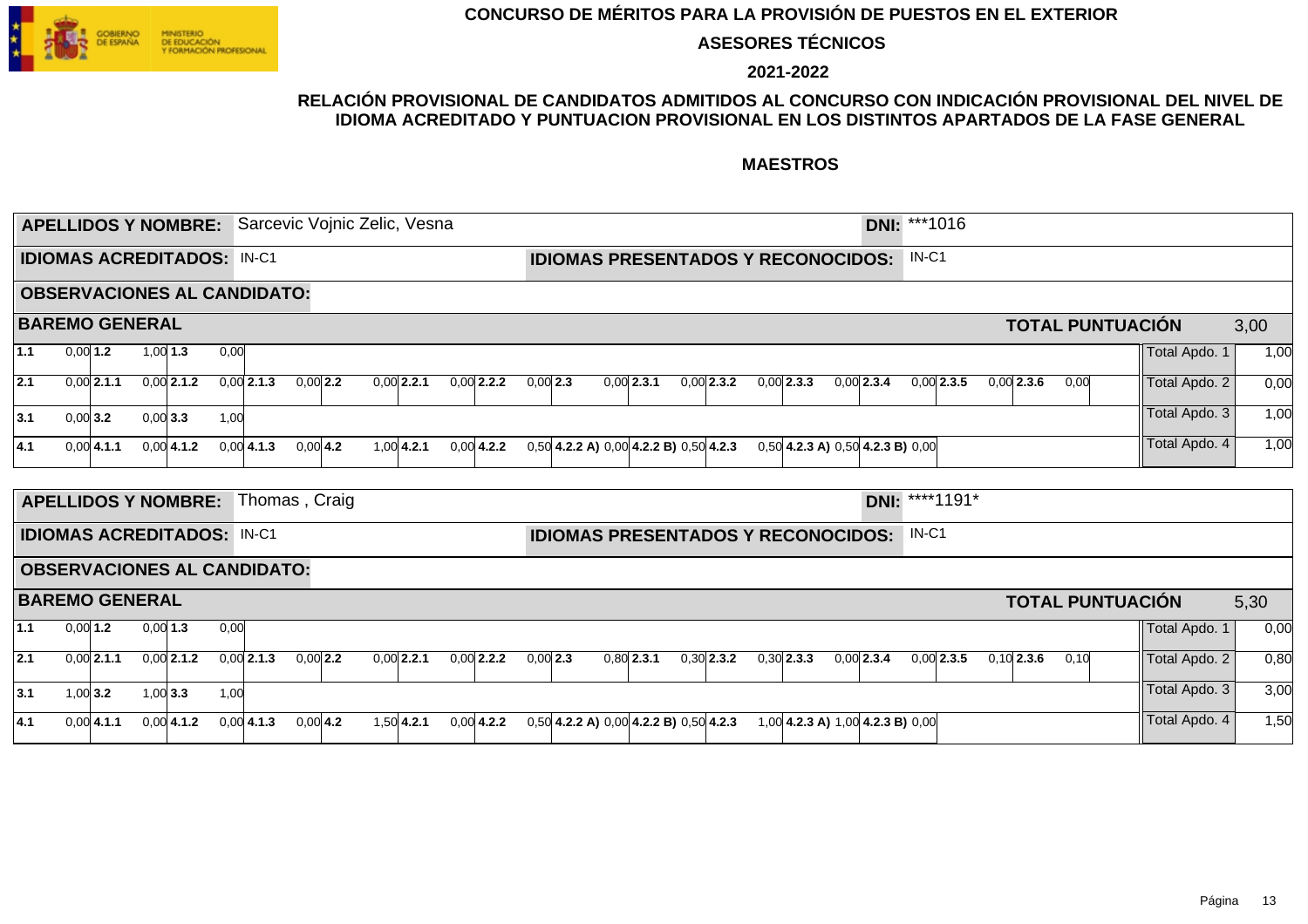

**ASESORES TÉCNICOS**

**2021-2022**

### **RELACIÓN PROVISIONAL DE CANDIDATOS ADMITIDOS AL CONCURSO CON INDICACIÓN PROVISIONAL DEL NIVEL DE IDIOMA ACREDITADO Y PUNTUACION PROVISIONAL EN LOS DISTINTOS APARTADOS DE LA FASE GENERAL**

|                                   |                       |               |            | <b>APELLIDOS Y NOMBRE:</b> |      |                                    |             | Zamorano Pingarron, Lucia |                                           |            |                                              |              |  |              |                                        | <b>DNI: ***3847</b> |              |              |      |                         |      |      |
|-----------------------------------|-----------------------|---------------|------------|----------------------------|------|------------------------------------|-------------|---------------------------|-------------------------------------------|------------|----------------------------------------------|--------------|--|--------------|----------------------------------------|---------------------|--------------|--------------|------|-------------------------|------|------|
| <b>IDIOMAS ACREDITADOS: IN-C1</b> |                       |               |            |                            |      |                                    |             |                           | <b>IDIOMAS PRESENTADOS Y RECONOCIDOS:</b> |            |                                              |              |  |              |                                        | FR-B1 IN-C2         |              |              |      |                         |      |      |
|                                   |                       |               |            |                            |      | <b>OBSERVACIONES AL CANDIDATO:</b> |             |                           |                                           |            |                                              |              |  |              |                                        |                     |              |              |      |                         |      |      |
|                                   | <b>BAREMO GENERAL</b> |               |            |                            |      |                                    |             |                           |                                           |            |                                              |              |  |              |                                        |                     |              |              |      | <b>TOTAL PUNTUACIÓN</b> | 7,05 |      |
| 1.1                               | $0,00$ 1.2            |               | $4,00$ 1.3 |                            | 0.00 |                                    |             |                           |                                           |            |                                              |              |  |              |                                        |                     |              |              |      | Total Apdo. 1           |      | 2,50 |
| 12.1                              |                       | $0.001$ 2.1.1 |            | $0.001$ 2.1.2              |      | $0.00$ 2.1.3                       | $0.00$ 2.2  | $0.001$ 2.2.1             | $0,00$ 2.2.2                              | $0,00$ 2.3 | 0.30 2.3.1                                   | $0,00$ 2.3.2 |  | $0,00$ 2.3.3 | 0.00 2.3.4                             |                     | $0.00$ 2.3.5 | $0.00$ 2.3.6 | 0,30 | Total Apdo. 2           |      | 0,30 |
| 13.1                              |                       | 1.0013.2      |            | 1.0013.3                   | 1,00 |                                    |             |                           |                                           |            |                                              |              |  |              |                                        |                     |              |              |      | Total Apdo. 3           |      | 3,00 |
| 4.1                               |                       | 0.0014.1.1    |            | $0.00$ 4.1.2               |      | $0.001$ 4.1.3                      | $0.00 $ 4.2 | $1.25$ 4.2.1              | $0,00$ 4.2.2                              |            | $0,50$ 4.2.2 A) $0,00$ 4.2.2 B) $0,50$ 4.2.3 |              |  |              | $0,75$ 4.2.3 A) $0,50$ 4.2.3 B) $0,25$ |                     |              |              |      | Total Apdo. 4           |      | 1,25 |